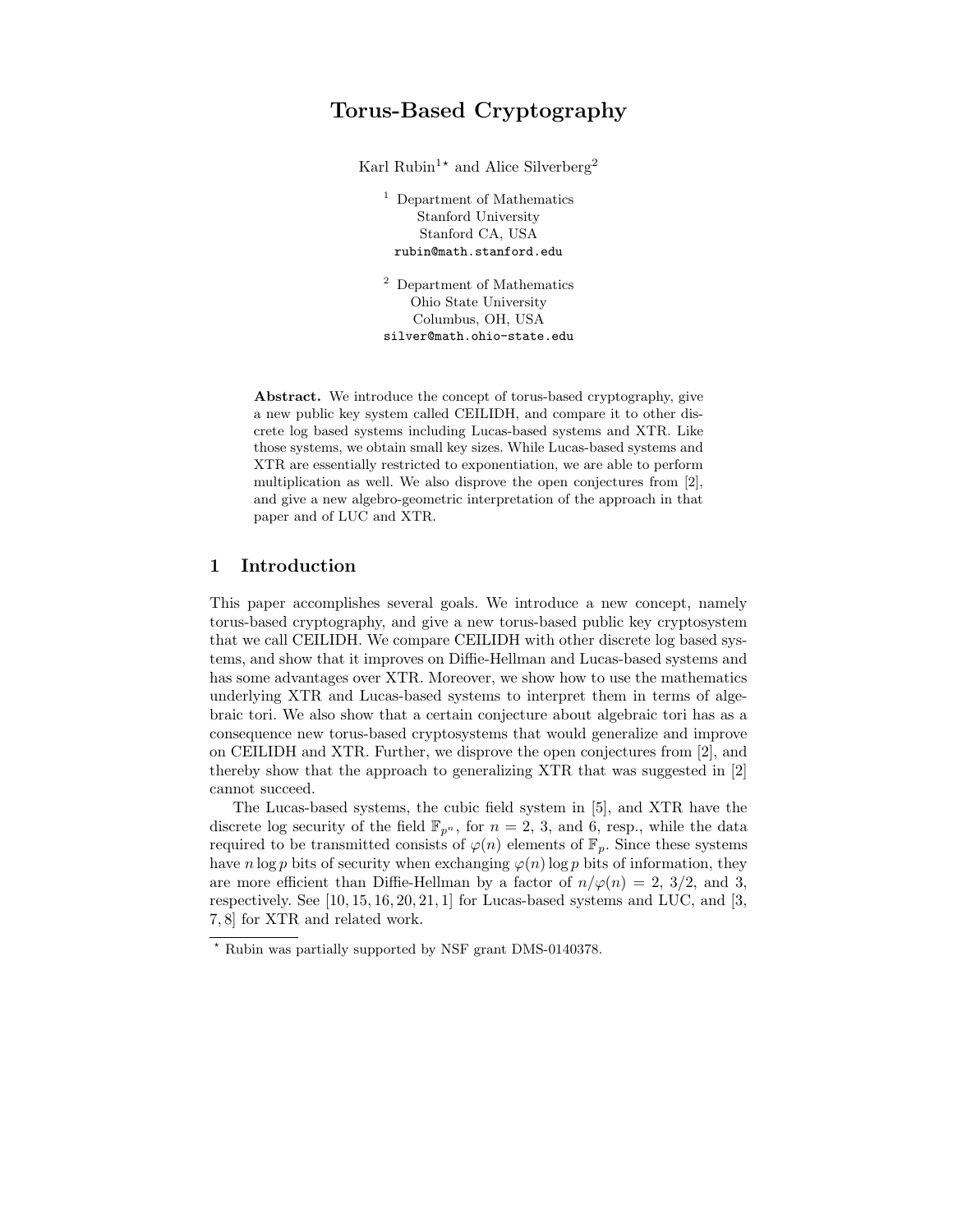What makes discrete log based cryptosystems work is that they are based on the mathematics of algebraic groups. An algebraic group is both a group and an algebraic variety. The group structure allows you to multiply and exponentiate. The variety structure allows you to express all elements and operations in terms of polynomials, and therefore in a form that can be efficiently handled by a computer.

In classical Diffie-Hellman, the underlying algebraic group is  $\mathbb{G}_m$ , the multiplicative group. Algebraic tori (not to be confused with complex tori of elliptic curve fame) are generalizations of the multiplicative group. By definition, an algebraic torus is an algebraic variety that over some extension field is isomorphic to  $(\mathbb{G}_m)^d$ , namely, d copies of the multiplicative group. For the tori we consider, the group operation is just the usual multiplication in a (larger) finite field.

The cryptosystems based on algebraic tori introduced in this paper accomplish the same goal as Lucas-based systems, XTR, and [5] of attaining the full security of the field  $\mathbb{F}_{p^n}$  while requiring the transmission of only  $\varphi(n)$  elements of  $\mathbb{F}_p$ . However, they additionally take advantage of the fact that an algebraic torus is a multiplicative group. For every  $n$  one can define an algebraic torus  $T_n$  with the property that  $T_n(\mathbb{F}_p)$  consists of the elements in  $\mathbb{F}_{p^n}^{\times}$  whose norms are 1 down to every intermediate subfield. This torus  $T_n$  has dimension  $\varphi(n)$ . When the torus is "rational", then its elements can be compactly represented by  $\varphi(n)$  elements of  $\mathbb{F}_p$ . Doing cryptography inside this subgroup of  $\mathbb{F}_{p^n}^{\times}$  has the security of the Diffie-Hellman problem in  $\mathbb{F}_{p^n}^{\times}$  (see Lemma 7 below), but only  $\varphi(n)$  elements of  $\mathbb{F}_p$  need to be transmitted.

The CEILIDH<sup>3</sup> public key system is Compact, Efficient, Improves on LUC, and Improves on Diffie-Hellman. It also has some advantages over XTR. The system is based on the 2-dimensional algebraic torus  $T_6$ . The CEILIDH system does discrete log cryptography in a subgroup of  $\mathbb{F}_{p^6}^{\times}$  while representing the elements in  $\mathbb{F}_p^2$ , giving a savings comparable to that of XTR, and having exactly the same security proof. While XTR and the Lucas-based cryptosystems are essentially restricted to exponentiation, CEILIDH allows full use of multiplication, thereby enabling a wider range of applications. In particular, where XTR uses a hybrid ElGamal encryption scheme that exchanges a key and then does symmetric encryption with that shared key, CEILIDH can do an exact analogue of (non-hybrid) ElGamal, since it has group multiplication at its disposal. Because of this multiplication, any cryptographic application that can be done in an arbitrary group can be done in a torus-based cryptosystem such as CEILIDH.

We also show that XTR, rather than being based on the torus  $T_6$ , is based on a quotient of this torus by the symmetric group  $S_3$ . The reason that XTR does not have a straightforward multiplication is that this quotient variety is not a group. (We note, however, that XTR has additional features that permit efficient computations.)

We exhibit a similar, but easier, construction based on the 1-dimensional torus  $T_2$ , obtaining a system similar to LUC but with the advantage of being

<sup>&</sup>lt;sup>3</sup> The Scots Gaelic word *ceilidh*, pronounced "kayley", means a traditional Scottish gathering. This paper is dedicated to the memory of a cat named Ceilidh.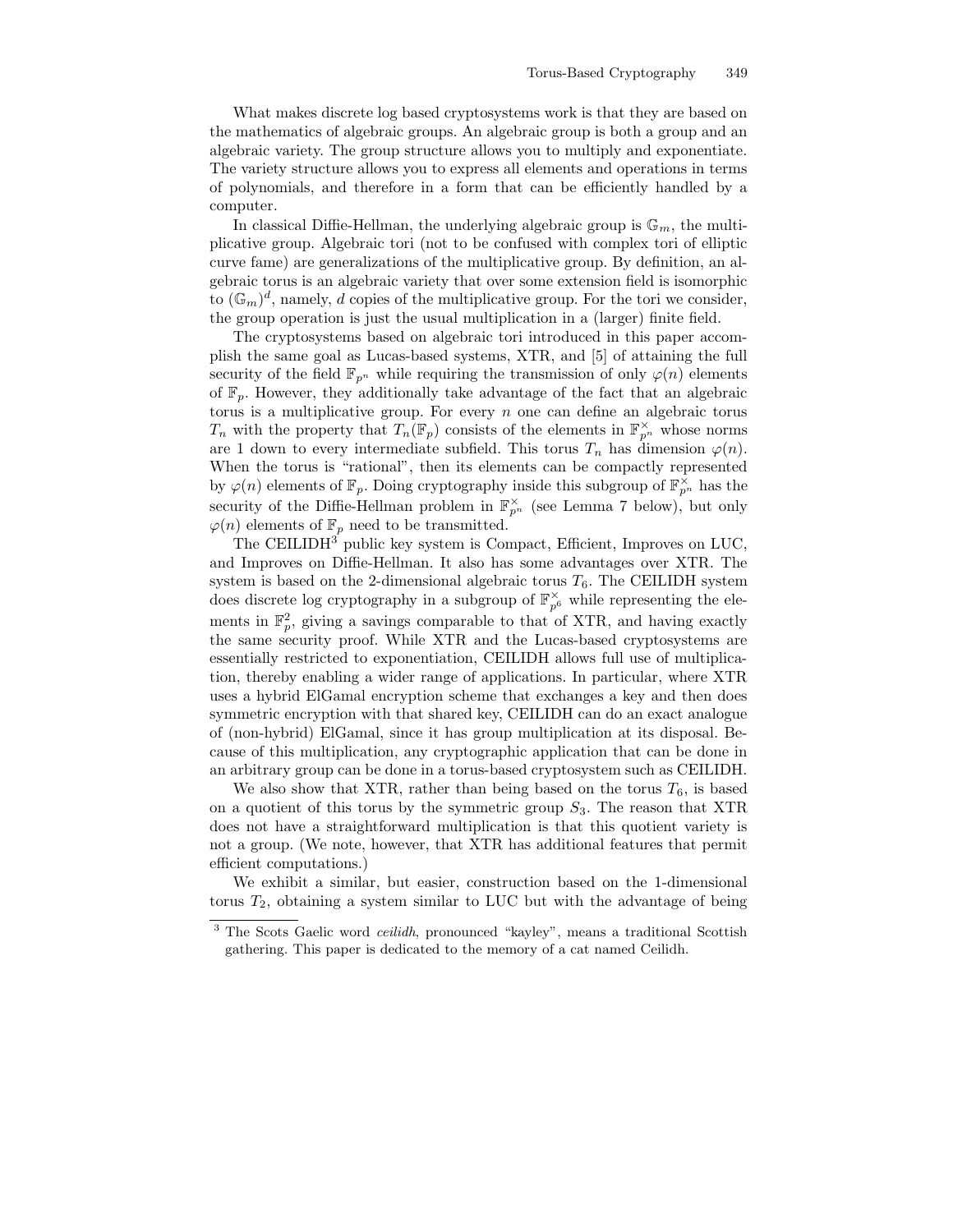able to efficiently perform the group operation (in fact, directly in  $\mathbb{F}_p$ ). This system has the security of  $\mathbb{F}_{p^2}$  while transmitting elements of the field  $\mathbb{F}_p$  itself.

The next case where  $n/\varphi(n)$  is "large" is when  $n = 30$  (and  $\varphi(n) = 8$ ). Here, the 8-dimensional torus  $T_{30}$  is not known to be rational, though this is believed to be the case. An explicit rational parametrization of  $T_{30}$  would give a compact representation of this group by 8 elements of  $\mathbb{F}_p$ , with the security of the field  $\mathbb{F}_{p^{30}}$ . It would also refute the statement made in the abstract to [2] that "it is unlikely that such a compact representation of elements can be achieved in extension fields of degree thirty."

Conjectures were made in [2] suggesting a way to generalize LUC and XTR to obtain the security of the field  $\mathbb{F}_{p^{30}}$  while transmitting only 8 elements of  $\mathbb{F}_p$ . In addition to showing that a rational parametrization of the torus  $T_{30}$  would accomplish this, we also show that the method suggested in [2] for doing this cannot. The reason is that, reinterpreting the conjectures in [2] in the language of algebraic tori, they say that the coordinate ring of the quotient of  $T_{30}$  by a certain product of symmetric groups is generated by the first 8 of the symmetric functions on 30 elements. (This would generalize the fact that the coordinate ring of  $T_6/S_3$  is generated by the trace, which is what enables the success of  $XTR.$ ) In  $\S2$  we disprove the open conjectures from [2]. This confirms the idea in [2] that the approach in [2] is unlikely to work.

Section 2 gives counterexamples to the open questions in [2]. Section 3 gives background on algebraic tori, defines the tori  $T_n$ , shows that  $T_n(\mathbb{F}_q)$  is the subgroup of  $\mathbb{F}_{q^n}^{\times}$  of order  $\Phi_n(q)$ , and shows that the security of cryptosystems based on this group is the discrete log security of  $\mathbb{F}_{q^n}^{\times}$ . Section 4 discusses rational parametrizations and compact representations, while §5 gives explicit rational parametrizations of  $T_6$  and  $T_2$ . In §6 we introduce torus-based cryptography, and give the CEILIDH system (based on the torus  $T_6$ ), a system based on  $T_2$ , and conjectured systems based on  $T_n$  for all n (most interesting for  $n = 30$  or 210). In §7 we reinterpret the Lucas-based cryptosystems, XTR, and the point of view in [2] in terms of algebraic tori, and compare these systems to our torus-based systems.

Note that [12] gives another example, this time in the context of elliptic curves rather than multiplicative groups of fields, where the Weil restriction of scalars is used to obtain  $n \log(q)$  bits of security from  $\varphi(n) \log(q)$  bit transmissions.

### 1.1 Notation

Let  $\mathbb{F}_q$  denote the finite field with q elements, where q is a prime power. Write  $\varphi$ for the Euler  $\varphi$ -function. Write  $\Phi_n$  for the *n*-th cyclotomic polynomial, and let  $G_{q,n}$  be the subgroup of  $\mathbb{F}_{q^n}^{\times}$  of order  $\Phi_n(q)$ . Let  $\mathbb{A}^n$  denote *n*-dimensional affine space, i.e., the variety whose  $\mathbb{F}_q$ -points are  $\mathbb{F}_q^n$  for every q.

# 2 Counterexamples to the Open Questions in [2]

Four conjectures are stated in [2]. The two "strong" conjectures are disproved there. Here we disprove the two remaining conjectures (Conjectures 1 and 3 of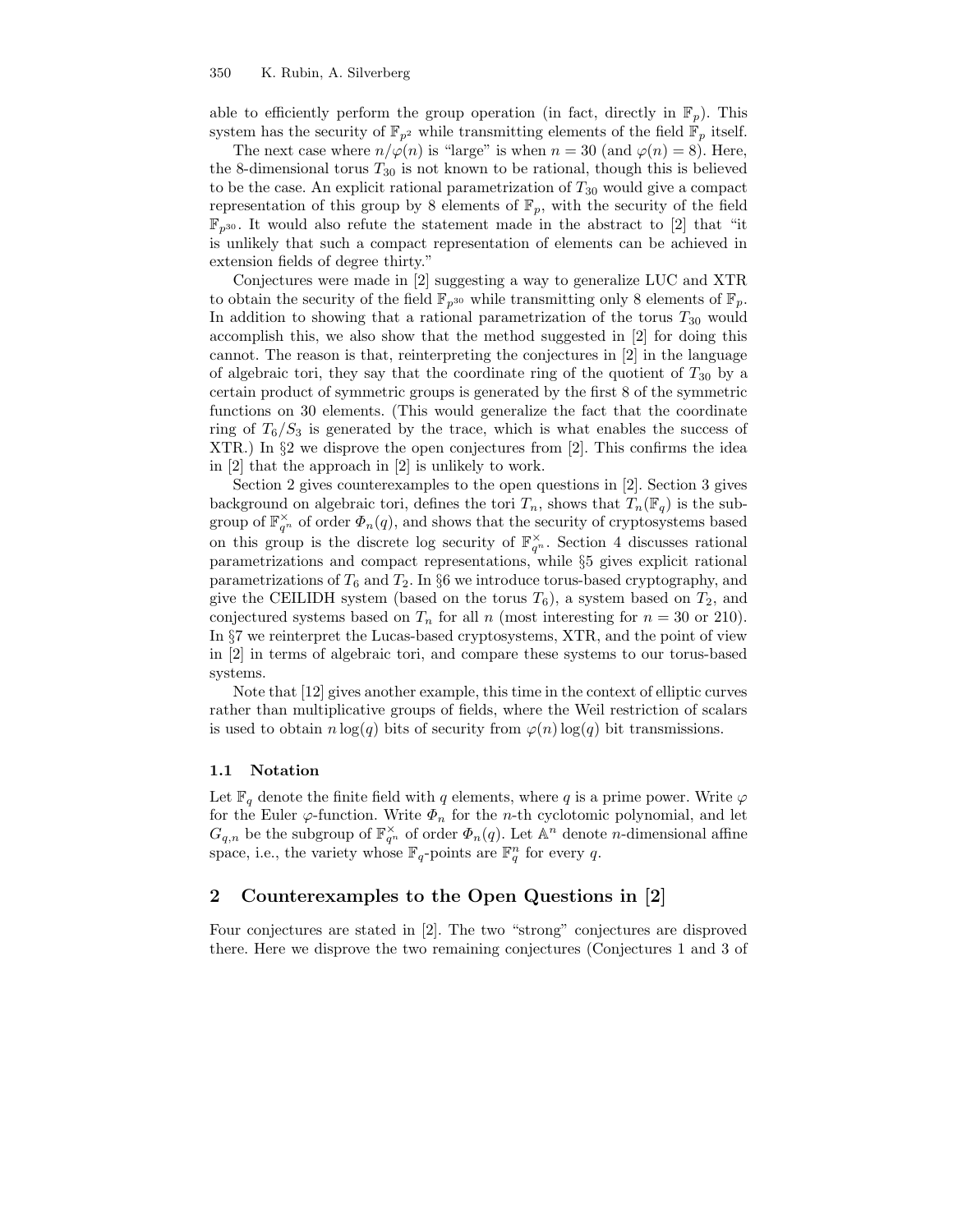[2], which are also called  $(d, e)$ -**BPV** and n-**BPV**). In fact, we do better. We give examples that show not only that the conjectures are false, but also that weaker forms of the conjectures (i.e., with less stringent conclusions) are also false.

Fix an integer  $n > 1$ , a prime power q, and a factorization  $n = de$  with  $e > 1$ . Recall that  $G_{q,n}$  is the subgroup of  $\mathbb{F}_{q^n}^{\times}$  of order  $\Phi_n(q)$ , where  $\Phi_n$  is the *n*-th cyclotomic polynomial. Let  $S_{q,n}$  be the set of elements of  $G_{q,n}$  not contained in any proper subfield of  $\mathbb{F}_{q^n}$  containing  $\mathbb{F}_q$ . For  $h \in G_{q,n}$ , let  $P_h^{(d)}$  $h^{(u)}$  be the characteristic polynomial of h over  $\mathbb{F}_{q^d}$ , and define functions  $a_j : G_{q,n} \to \mathbb{F}_{q^d}$ by

$$
P_h^{(d)}(X) = X^e + a_{e-1}(h)X^{e-1} + \cdots + a_1(h)X + a_0(h).
$$

Then  $a_0(h) = (-1)^e$ , and if also *n* is even then

$$
a_j(h) = (-1)^e (a_{e-j}(h))^{q^{n/2}}
$$
\n(1)

for all  $j \in \{1, \ldots, e-1\}$  (see for example Theorem 1 of [2]).

The following conjecture is a *consequence* of Conjecture  $(d, e)$ -**BPV** of [2].

**Conjecture**  $(p, d, e)$ **-BPV'** ([2]) Let  $u = \lceil \varphi(n)/d \rceil$ . There are polynomials  $Q_1,\ldots,Q_{e-u-1}\in\mathbb{Z}[x_1,\ldots,x_u]$  such that for all  $h\in S_{p,n}$  and  $j\in\{1,\ldots,e-1\}$  $u-1\},\,$ 

$$
a_j(h) = Q_j(a_{e-u}(h), \ldots, a_{e-1}(h)).
$$

We will prove below the following result.

**Theorem 1** Conjecture  $(p, d, e)$ -**BPV'** is false when  $(p, d, e)$  is any one of the  $triples (7, 1, 30), (7, 2, 15), (11, 1, 30), (11, 2, 15).$ 

If  $n > 1$  is fixed, then Conjecture n-**BPV** of [2] says that there exists a divisor d of both n and  $\varphi(n)$  such that  $(d, n/d)$ -BPV holds. Since gcd $(30, \varphi(30)) = 2$ , when  $n = 30$  we need only consider  $d = 1$  and 2. Since  $(d, n/d)$ -BPV implies  $(p, d, n/d)$ -**BPV**' for every p, the following is an immediate consequence of Theorem 1.

Corollary 2 Conjectures  $(1, 30)$ -BPV,  $(2, 15)$ -BPV, and 30-BPV of  $[2]$  are false. Thus, Conjectures 1 and 3 of [2] are both false.

**Remark 3** The case  $n = 30$  is particularly relevant for cryptographic applications, because this is the smallest value of n for which  $n/\varphi(n) > 3$ . If Conjecture 30-BPV of [2] were true it would have had cryptographic applications.

*Proof of Theorem 1.* If Conjecture  $(p, d, e)$ -**BPV'** were true, then for every  $h \in$  $S_{p,n}$  the values  $a_{e-u}(h), \ldots, a_{e-1}(h)$  would determine  $a_j(h)$  for every j. We will disprove Conjecture  $(p, d, e)$ -**BPV**' by exhibiting two elements  $h, h' \in S_{p,n}$  such that  $a_j(h) = a_j(h')$  whenever  $e - u \leq j \leq e - 1$  but  $a_j(h) \neq a_j(h')$  for at least one  $j < e − u$ .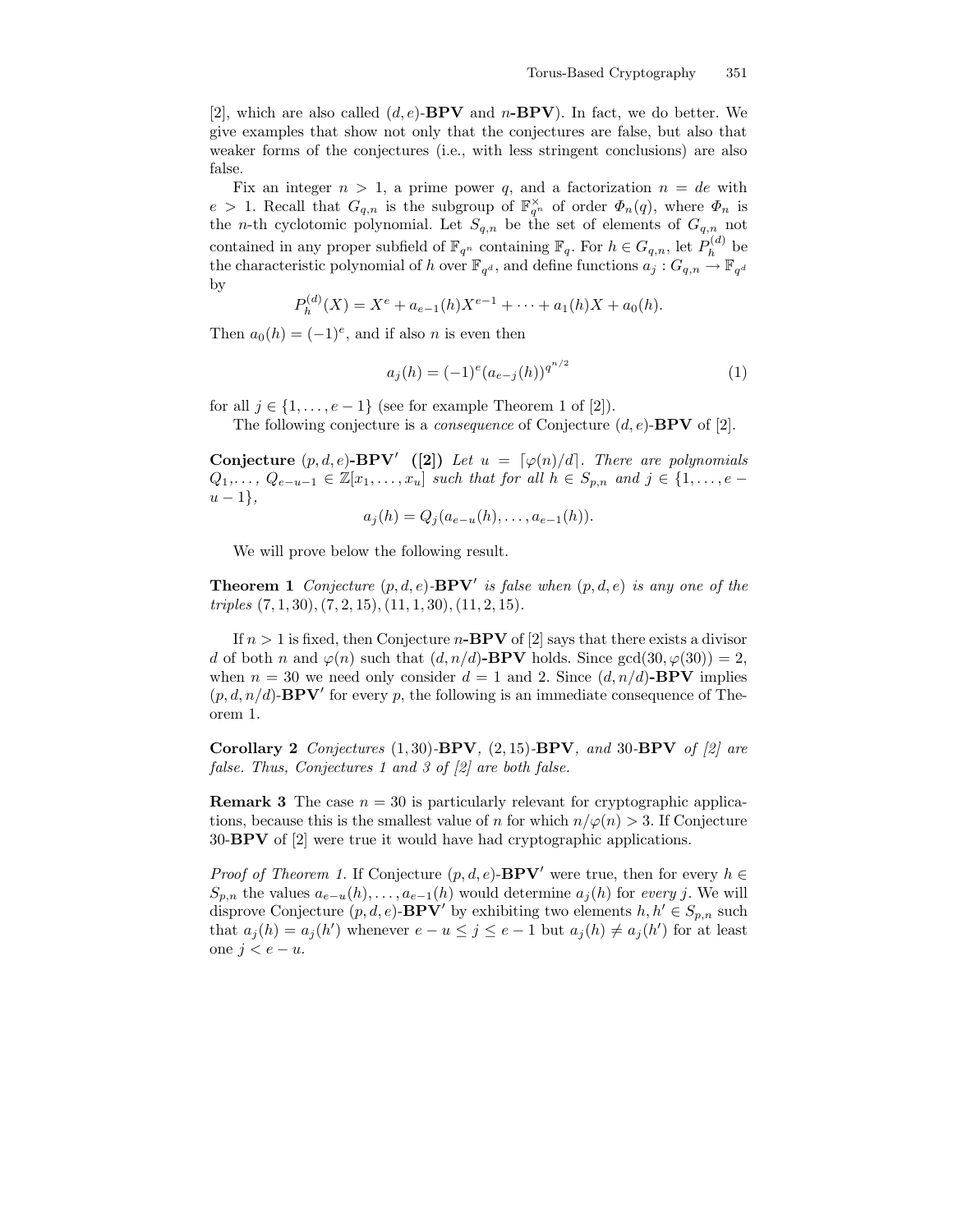Let  $n = 30$ , and  $p = 7$  or 11. Note that  $\Phi_{30}(7) = 6568801$  (a prime) and  $\Phi_{30}(11) = 31 \times 7537711$ . Since  $\Phi_{30}(p)$  is relatively prime to 30, by Lemma 1 of [2] we have  $S_{p,30} = G_{p,30} - \{1\}$ . We view the field  $\mathbb{F}_{p^{30}}$  as  $\mathbb{F}_p[x]/f(x)$  with an irreducible polynomial  $f(x) \in \mathbb{F}_p[x]$ , and we fix a generator g of  $G_{p,n}$ . Specifically, let  $r = (p^{30} - 1)/\Phi_{30}(p)$  and let

$$
f(x) = x^{30} + x^2 + x + 5, \t\t g = x^r, \t\t \text{if } p = 7,
$$
  

$$
f(x) = x^{30} + 2x^2 + 1, \t\t g = (x+1)^r, \t\t \text{if } p = 11.
$$

Case 1:  $n = 30$ ,  $e = 30$ ,  $d = 1$ . Then  $u = [\varphi(n)/d] = 8$ . For  $h \in S_{p,30} =$  $G_{p,30} - \{1\}$  and  $1 \leq j \leq 29$  we have  $a_j(h) = a_{30-j}(h)$  by (1), so we need only consider  $a_j(h)$  for  $15 \le j \le 29$ .

By constructing a table of  $g^i$  and their characteristic polynomials  $P_{a^i}^{(d)}$  $g_i^{(u)}$  for  $i = 1, 2, \ldots$ , and checking for matching coefficients, we found the examples in Tables 1 and 2. The examples in Table 1 disprove Conjecture  $(7, 1, 30)$ - $BPV'$ and the examples in Table 2 disprove Conjecture  $(11, 1, 30)$ - $BPV'$ .

| n                     | 15.      |   | − | 18       | 19 | 20      | 21 | 22 | 23 | 24 | 25 | 26 | 27 | 28             | 29 |
|-----------------------|----------|---|---|----------|----|---------|----|----|----|----|----|----|----|----------------|----|
| .2754                 | 9<br>U   | റ |   | 6        | 4  | 4       | 9  | 5  | 4  | 0  | 2  | 2  |    | $\overline{4}$ |    |
| $\overline{g^{6182}}$ | 5.       |   | 4 | 5.       | 5  | ച<br>IJ |    | 5  | 4  | 0  | ച  | 2  |    | 4              |    |
| 5374                  | $\Omega$ | 0 | Ð | $\bf{2}$ |    | 6       | 4  | 6  |    |    | 5  | 6  | 4  | $\bf{2}$       | 6  |
| 23251                 | 4        | റ |   | $\bf{2}$ | 3  | 6       | 4  | 6  |    |    | 5  | 6  | 4  | $\bf{2}$       | 6  |

**Table 1.** Values of  $a_j(h) \in \mathbb{F}_7$  for several  $h \in G_{7,30}$ 

| $\hbar$<br>v | 5              | .6     | ⇁      | 8  | 19     | 20 | 21 | 22 | 23       | 24 | 25               | 26 | 27<br>$\overline{z}$ , | 28 | 29 |
|--------------|----------------|--------|--------|----|--------|----|----|----|----------|----|------------------|----|------------------------|----|----|
| $g^{7525}$   | 10             | ົ<br>∠ | ره     | −  | −      | ð  | 6  | 9  | ച<br>∠   |    | 8                | 10 | 4                      |    | 10 |
| $a^{31624}$  | 10             | ച<br>∠ | റ<br>↩ | 4  | റ<br>∠ | 3  | 10 | 9  | $\bf{2}$ |    | 8                | 10 |                        |    |    |
| $a^{46208}$  | 9              | Q      | 6      | 10 | 6      | 10 | 10 | 8  |          | 3  | $\boldsymbol{2}$ |    | 4                      | 6  | 5  |
| $-46907$     | $\overline{ }$ | O<br>Ο |        |    |        | −  | 10 | 8  |          | 3  | ച                |    | -                      | 6  | 5  |

**Table 2.** Values of  $a_j(h) \in \mathbb{F}_{11}$  for several  $h \in G_{11,30}$ 

Case 2:  $n = 30, e = 15, d = 2$ . Then  $u = [\varphi(n)/d] = 4$ . For  $h \in S_{p,30}$  $G_{p,30} - \{1\}$  and  $1 \leq j \leq 14$  we have  $a_j(h) = \overline{a_{15-j}(h)}$  by (1), where  $\overline{a}$  denotes conjugation in  $\mathbb{F}_{p^2}$ . Thus we need only consider  $a_j(h)$  for  $8 \leq j \leq 14$ . View  $\mathbb{F}_{p^2}$ as  $\mathbb{F}_p(i)$  where  $i^2 = -1$ . A computer search as above leads to the examples in Tables 3 and 4. The examples in Table 3 disprove Conjecture  $(7, 2, 15)$ - $BPV'$ and the examples in Table 4 disprove Conjecture  $(11, 2, 15)$ - $BPV'$ .

This concludes the proof of Theorem 1.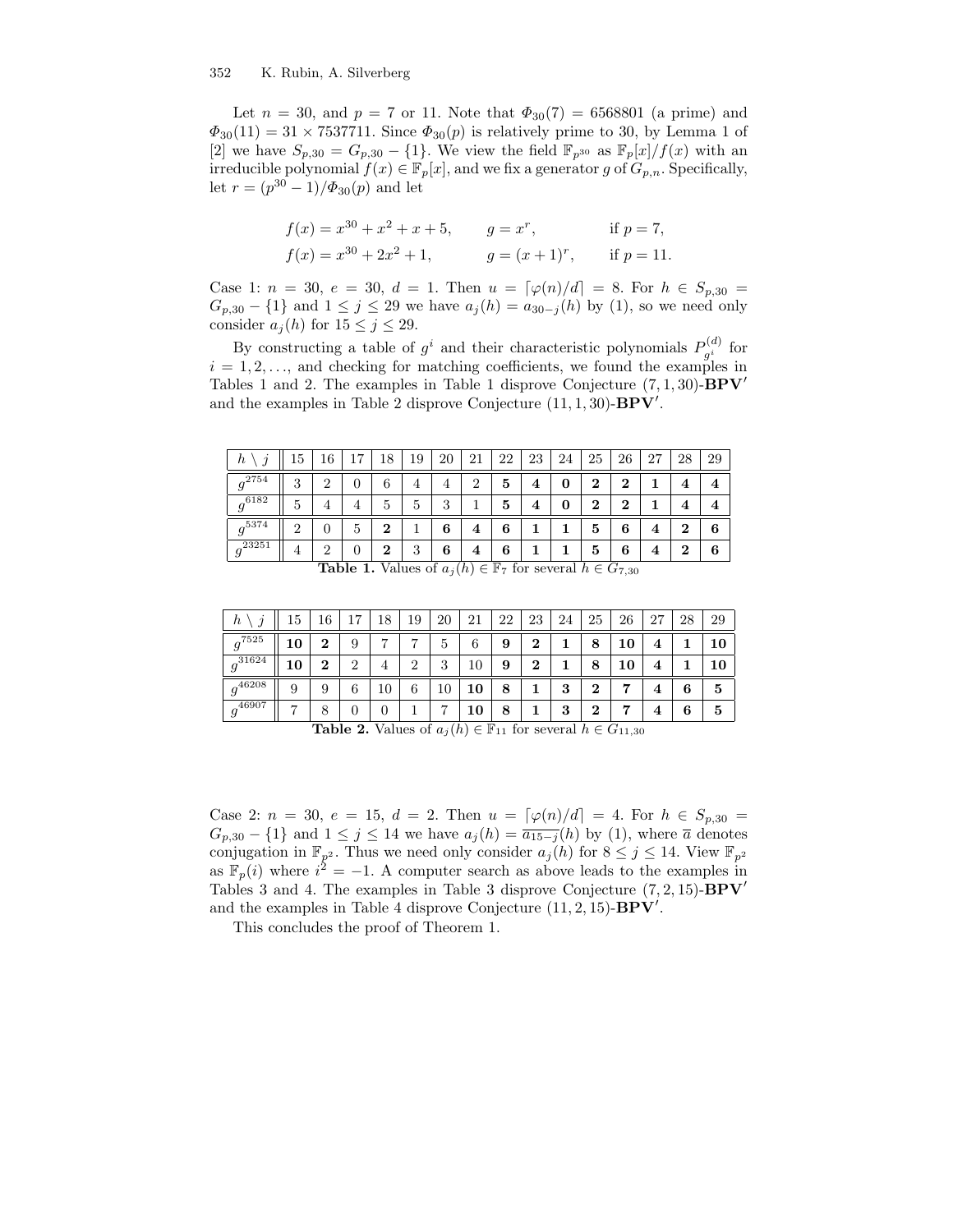| h<br>$\hat{\jmath}$   |        |        | 10     |    | 12            | 13     | 14            |  |
|-----------------------|--------|--------|--------|----|---------------|--------|---------------|--|
| $g^{173}$             | $4+4i$ | $5+i$  | $1+6i$ | 4i | $2+3i$ 6 + 3i |        | $3+i$         |  |
| $g^{2669}$            | 6      | $6+3i$ | $5+i$  | 4i | $2+3i$        | $6+3i$ | $3+i$         |  |
| $g^{764}$             | $6+6i$ | 5      | 5      |    |               | 6      | $\mathcal{D}$ |  |
| $\overline{g^{5348}}$ | $6+i$  | 5      | 5      |    |               | 6      | $\mathcal{D}$ |  |

**Table 3.** Values of  $a_i(h) \in \mathbb{F}_{49}$  for certain  $h \in G_{7,30}$ 

| $\lfloor h \rfloor$ |                                                                           |  |  |  |
|---------------------|---------------------------------------------------------------------------|--|--|--|
| $a^{9034}$          | $\  10 + i \  10i \  3 + 3i \  1 + 4i \  8 + 9i \  5 + 4i \ $             |  |  |  |
| $q^{18196}$         | $\vert 6+8i \vert 9+10i \vert 8+i \vert 1+4i \vert 8+9i \vert 5+4i \vert$ |  |  |  |

Table 4. Values of  $a_j(h) \in \mathbb{F}_{121}$  for certain  $h \in G_{11,30}$ 

Remark 4 Using these examples and some algebraic geometry, we prove in Theorem 5.3 of [13] that Conjectures  $(p, 1, 30)$ -**BPV'** and  $(p, 2, 15)$ -**BPV'** are each false for almost every prime p.

**Remark 5** For  $d = 1$  and  $e = 30$ , the last two lines of Table 1 (resp., Table 2) show that even the larger collection of values  $a_{18}(h), a_{20}(h), \ldots, a_{29}(h)$  (resp.,  $a_{21}(h), \ldots, a_{29}(h)$  does not determine any of the other values when  $p = 7$ (resp.,  $p = 11$ ). We also found that no 8 coefficients determine all the rest; we found 64 pairs of elements so that given any set of 8 coefficients, one of these 64 pairs match up on these coefficients but not everywhere. In fact, we computed additional examples that show that when  $p = 7$ , no ten coefficients determine all the rest. We also show that when  $p = 7$  no set of eight coefficients determines even one additional coefficient.

Suppose now  $d = 2$ ,  $e = 15$ , and  $p = 7$ . Then the last two lines of Table 3 show that even the larger collection of values  $a_9(h), \ldots, a_{14}(h)$  does not determine the remaining value  $a_8(h) \in \mathbb{F}_{49}$ . We have computed additional examples that show that no choice of four of the values  $a_8(h), \ldots, a_{14}(h)$  determines the other three.

# 3 Algebraic Tori

Good references for algebraic tori are [11, 17].

**Definition 6** An *algebraic torus* T over  $\mathbb{F}_q$  is an algebraic group defined over  $\mathbb{F}_q$  that over some finite extension field is isomorphic to  $(\mathbb{G}_m)^d$ , where  $\mathbb{G}_m$  is the multiplicative group and  $d$  is necessarily the dimension of  $T$ . If  $T$  is isomorphic to  $(\mathbb{G}_m)^d$  over  $\mathbb{F}_{q^n}$ , then one says that  $\mathbb{F}_{q^n}$  splits T.

Let  $k = \mathbb{F}_q$  and  $L = \mathbb{F}_{q^n}$ . Writing  $\text{Res}_{L/k}$  for the Weil restriction of scalars from L to k (see §3.12 of [17] or §1.3 of [19] for the definition and properties), then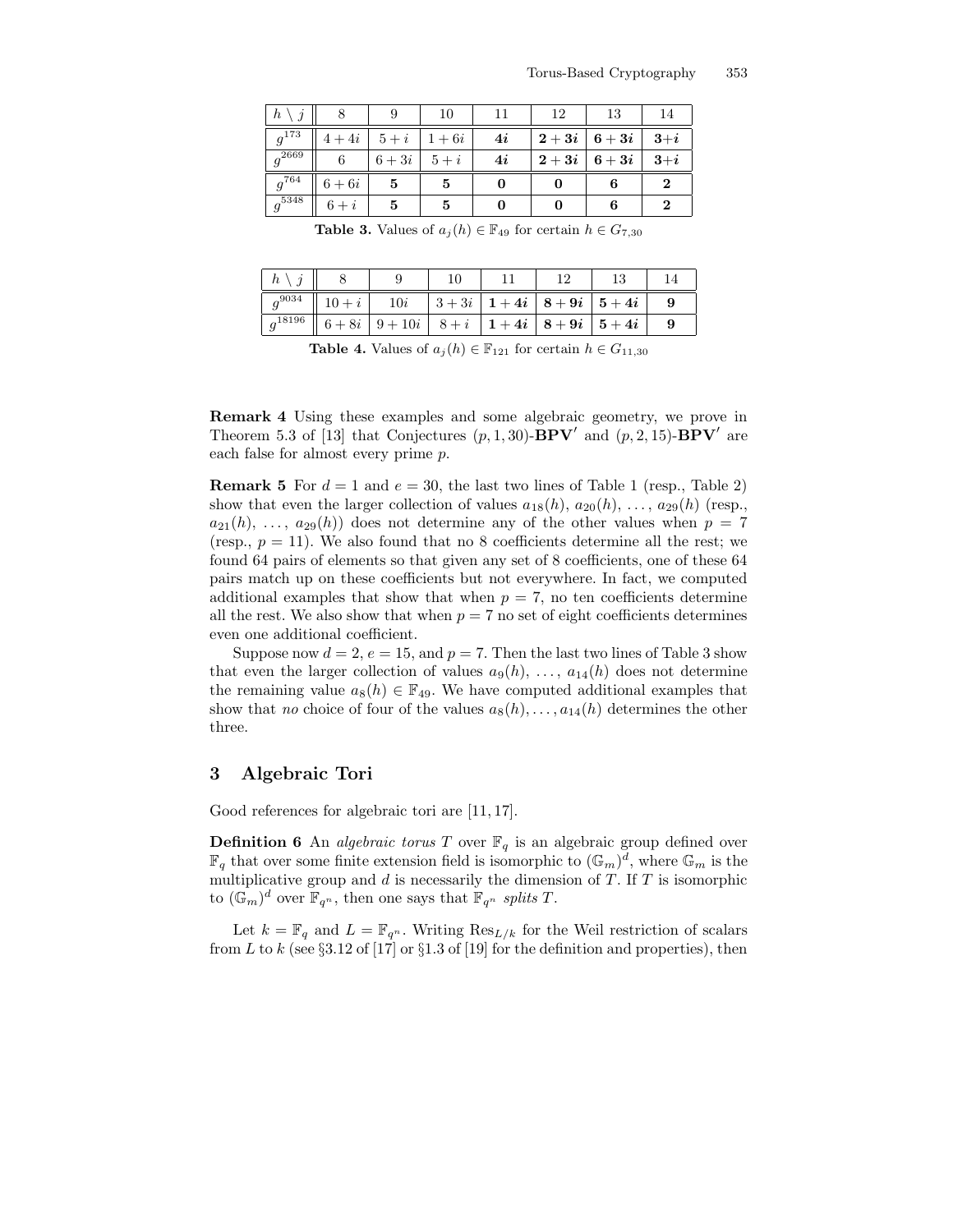$\text{Res}_{L/k}\mathbb{G}_m$  is a torus. The universal property of the Weil restriction of scalars gives an isomorphism:

$$
(\operatorname{Res}_{L/k}\mathbb{G}_m)(k) \cong \mathbb{G}_m(L) = L^{\times}.
$$
 (2)

If  $k \subset F \subset L$  then the universal property also gives a norm map:

$$
\text{Res}_{L/k} \mathbb{G}_m \xrightarrow{N_{L/F}} \text{Res}_{F/k} \mathbb{G}_m
$$

which makes the following diagram commute:

$$
(\text{Res}_{L/k}\mathbb{G}_m)(k) \xrightarrow{N_{L/F}} (\text{Res}_{F/k}\mathbb{G}_m)(k)
$$

$$
\cong \downarrow \qquad \searrow \qquad \searrow
$$

$$
L^{\times} \xrightarrow{N_{L/F}} \xrightarrow{F^{\times}}
$$
 (3)

(recall that the norm of an element is the product of its conjugates).

Define the torus  $T_n$  to be the intersection of the kernels of the norm maps  $N_{L/F}$ , for all subfields  $k \subset F \subsetneq L$ .

$$
T_n := \ker \left[ \text{Res}_{L/k} \mathbb{G}_m \xrightarrow{\oplus N_{L/F}} \bigoplus_{k \subseteq F \subsetneq L} \text{Res}_{F/k} \mathbb{G}_m \right].
$$

By  $(3)$ , for k-points we have:

$$
T_n(k) \cong \{ \alpha \in L^{\times} : N_{L/F}(\alpha) = 1 \text{ whenever } k \subset F \subsetneq L \}. \tag{4}
$$

The dimension of  $T_n$  is  $\varphi(n)$  (see [17]).

The group  $T_n(\mathbb{F}_q)$  is a subgroup of the multiplicative group  $\mathbb{F}_{q^n}^{\times}$ . Lemma 7 below identifies  $T_n(\mathbb{F}_q)$  with the cyclic subgroup  $G_{q,n} \subset \mathbb{F}_{q^n}^{\times}$  of order  $\Phi_n(q)$ , and shows that the security of discrete log-based cryptosystems on the group  $T_n$  is really that of the multiplicative group of  $\mathbb{F}_{q^n}$  and not any smaller field.

Lemma 7 (i)  $T_n(\mathbb{F}_q) \cong G_{q,n}$ . (ii)  $\#T_n(\mathbb{F}_q) = \Phi_n(q)$ .

(iii) If  $h \in T_n(\mathbb{F}_q)$  is an element of prime order not dividing n, then h does not lie in a proper subfield of  $\mathbb{F}_{q^n}/\mathbb{F}_q$ .

*Proof.* The group  $\mathbb{F}_{q^n}^{\times}$  is cyclic of order  $q^n - 1$ , and  $Gal(\mathbb{F}_{q^n}/\mathbb{F}_q)$  is generated by the Frobenius automorphism which sends  $x \in \mathbb{F}_{q^n}^{\times}$  to  $x^q$ . Hence if t divides n, then  $N_{\mathbb{F}_{q^n}/\mathbb{F}_{q^t}}(x) = x^{(q^n-1)/(q^t-1)}$ . Thus by (4),

$$
T_n(\mathbb{F}_q) \cong \{ x \in \mathbb{F}_{q^n}^{\times} : x^c = 1 \}
$$
\n
$$
(5)
$$

where  $c = \gcd\{(q^n - 1)/(q^t - 1) : t \mid n \text{ and } t \neq n\}$ . Since  $q^t - 1 = \prod_{j \mid t} \Phi_j(q)$ , we have that  $\Phi_n(q)$  divides c. There are polynomials  $a_t(u) \in \mathbb{Z}[u]$  such that

$$
\sum_{t|n,t\neq n} a_t(u) \frac{u^n - 1}{u^t - 1} = \Phi_n(u)
$$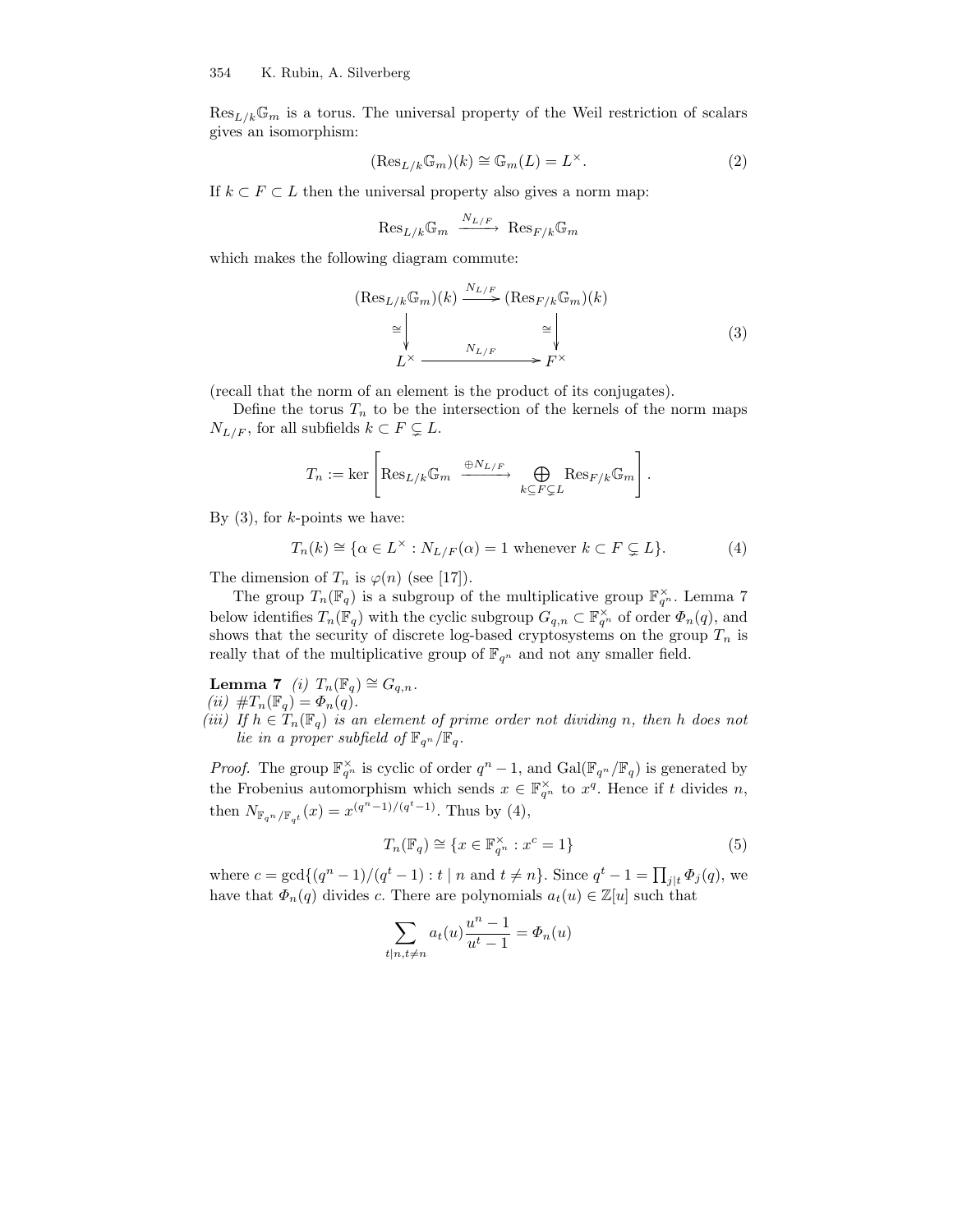(see for example Theorem 1 of [4] or Theorem 2 of [14]<sup>4</sup>), and so c divides  $\Phi_n(q)$ as well. Thus  $c = \Phi_n(q)$ , so  $T_n(\mathbb{F}_q) \cong G_{q,n}$  by (5) and the definition of  $G_{q,n}$ . Part (ii) follows from (i). Part (iii) now follows from Lemma 1 of [2].

# 4 Rationality of Tori and Compact Representations

**Definition 8** Suppose T is an algebraic torus over  $\mathbb{F}_q$  of dimension d. Then T is rational if and only if there is a birational map  $\rho : T \to \mathbb{A}^d$  defined over  $\mathbb{F}_q.$  In other words,  $T$  is rational if and only if, after embedding  $T$  in an affine space  $\mathbb{A}^t$ , there are Zariski open subsets  $W \subset T$  and  $U \subset \mathbb{A}^d$ , and (rational) functions  $\rho_1, \ldots, \rho_d \in \mathbb{F}_q(x_1, \ldots, x_t)$  and  $\psi_1, \ldots, \psi_t \in \mathbb{F}_q(y_1, \ldots, y_d)$  such that  $\rho = (\rho_1, \ldots, \rho_d) : W \to U$  and  $\psi = (\psi_1, \ldots, \psi_t) : U \to W$  are inverse isomorphisms. Call such a map  $\rho$  a *rational parametrization* of T.

A rational parametrization of a torus T gives a compact representation of the group  $T(\mathbb{F}_q)$ , i.e., a way to represent every element of the subset  $W(\mathbb{F}_q) \subset T(\mathbb{F}_q)$ by d coordinates in  $\mathbb{F}_q$ . In general this is "best possible" (in terms of the number of coordinates), since a rational variety of dimension d has approximately  $q<sup>d</sup>$ points over  $\mathbb{F}_q$ , and thus cannot be represented by fewer than d elements of  $\mathbb{F}_q$ .

Letting  $X = T - W$ , then  $\dim(X) \leq d - 1$ , so  $|X(\mathbb{F}_q)| = O(q^{d-1})$ . Thus the fraction of elements in  $T(\mathbb{F}_q)$  that are "missed" by a compact representation is  $|X(\mathbb{F}_q)|/|T(\mathbb{F}_q)| = O(1/q)$ . For cryptographically interesting values of q this will be very small, and in special cases (by describing  $X$  explicitly as in the examples below) we obtain an even better bound.

### Conjecture 9 (Voskresenskii [17]) The torus  $T_n$  is rational.

The conjecture is true for *n* if *n* is a prime power (see Chapter 2 of [17]) or a product of two prime powers ([6]; see also  $\S 6.3$  of [17]). In the next section we will exhibit explicit rational parametrizations when  $n = 6$  and 2.

When  $n$  is divisible by more than two distinct primes the conjecture is still open. Note that [18] claims a proof of a result that would imply that for every n,  $T_n$  is rational over  $\mathbb{F}_q$  for almost all q. However, there is a serious flaw in the proof. Even the case  $n = 30$ , which would have interesting cryptographic applications, is not settled.

# 5 Explicit Rational Parametrizations

#### 5.1 Rational Parametrization of  $T_6$

Next we obtain an explicit rational parametrization of the torus  $T_6$ , thereby giving a compact representation of  $T_6(\mathbb{F}_q)$ . More precisely, we will show that  $T_6$ is birationally isomorphic to  $\mathbb{A}^2$ , and therefore every element of  $T_6(\mathbb{F}_q)$  can be represented by two elements of  $\mathbb{F}_q$ .

<sup>4</sup> The authors thank D. Bernstein and H. Lenstra for pointing out references [4, 14].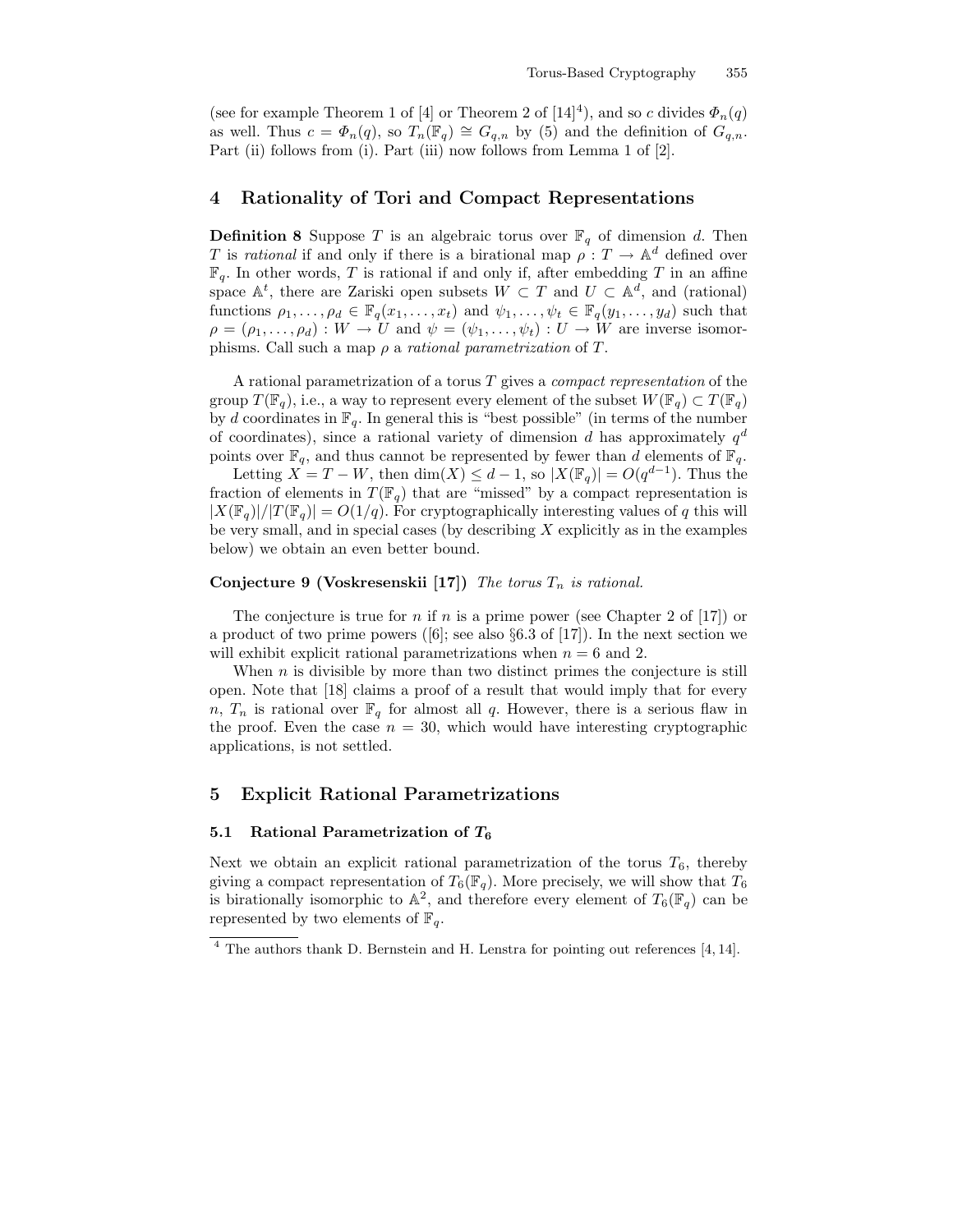#### 356 K. Rubin, A. Silverberg

Fix  $x \in \mathbb{F}_{q^2} - \mathbb{F}_q$ , so  $\mathbb{F}_{q^2} = \mathbb{F}_q(x)$ , and choose an  $\mathbb{F}_q$ -basis  $\{\alpha_1, \alpha_2, \alpha_3\}$  of  $\mathbb{F}_q$ <sup>3</sup>. Then  $\{\alpha_1, \alpha_2, \alpha_3, x\alpha_1, x\alpha_2, x\alpha_3\}$  is an  $\mathbb{F}_q$ -basis of  $\mathbb{F}_{q^6}$ . Let  $\sigma \in \text{Gal}(\mathbb{F}_{q^6}/\mathbb{F}_q)$  be the element of order 2. Define a (one-to-one) map  $\psi_0 : \mathbb{A}^3(\mathbb{F}_q) \hookrightarrow \mathbb{F}_{q^6}^{\times}$  by

$$
\psi_0(u_1, u_2, u_3) = \frac{\gamma + x}{\gamma + \sigma(x)}
$$

where  $\gamma = u_1 \alpha_1 + u_2 \alpha_2 + u_3 \alpha_3$ . Then  $N_{\mathbb{F}_{q^6}/\mathbb{F}_{q^3}}(\psi_0(\mathbf{u})) = 1$  for every  $\mathbf{u} =$  $(u_1, u_2, u_3)$ . Let  $U = \{ \mathbf{u} \in \mathbb{A}^3 : N_{\mathbb{F}_{q^6}/\mathbb{F}_{q^2}}(\psi_0(\mathbf{u})) = 1 \}$ . By (4),  $\psi_0(\mathbf{u}) \in T_6(\mathbb{F}_q)$ if and only if  $u \in U$ , so restricting  $\psi_0$  to U gives a morphism  $\psi_0: U \to T_6$ . It follows from Hilbert's Theorem 90 that every element of  $T_6(\mathbb{F}_q) - \{1\}$  is in the image of  $\psi_0$ , so  $\psi_0$  defines an isomorphism

$$
\psi_0: U \; \xrightarrow{\sim} \; T_6 - \{1\}.
$$

We will next define a birational map from  $\mathbb{A}^2$  to U. A calculation in Mathematica shows that U is a hypersurface in  $\mathbb{A}^3$  defined by a quadratic equation in  $u_1, u_2, u_3$ . Fix a point  $\mathbf{a} = (a_1, a_2, a_3) \in U(\mathbb{F}_q)$ . By adjusting the basis  $\{\alpha_1, \alpha_2, \alpha_3\}$  of  $\mathbb{F}_{q^6}$  if necessary, we can assume without loss of generality that the tangent plane at **a** to the surface U is the plane  $u_1 = a_1$ . If  $(v_1, v_2) \in \mathbb{F}_q \times \mathbb{F}_q$ , then the intersection of U with the line  $\mathbf{a} + t(1, v_1, v_2)$  consists of two points, namely **a** and a point of the form  $\mathbf{a} + \frac{1}{f(v_1, v_2)}(1, v_1, v_2)$  where  $f(v_1, v_2) \in \mathbb{F}_q[v_1, v_2]$  is an explicit polynomial that we computed in Mathematica. The map that takes  $(v_1, v_2)$  to this latter point is an isomorphism

$$
g: \mathbb{A}^2 - V(f) \stackrel{\sim}{\longrightarrow} U - {\{a\}},
$$

where  $V(f)$  denotes the subvariety of  $\mathbb{A}^2$  defined by  $f(v_1, v_2) = 0$ . Thus  $\psi_0 \circ g$ defines an isomorphism

$$
\psi: \mathbb{A}^2 - V(f) \xrightarrow{\sim} T_6 - \{1, \psi_0(\mathbf{a})\}.
$$

For the inverse isomorphism, suppose that  $\beta = \beta_1 + \beta_2 x \in T_6(\mathbb{F}_q) - \{1, \psi_0(\mathbf{a})\}$ with  $\beta_1, \beta_2 \in \mathbb{F}_{q^3}$ . One checks easily that  $\beta_2 \neq 0$ , and if  $\gamma = (1 + \beta_1)/\beta_2$  then  $\gamma/\sigma(\gamma) = \beta$ . Write  $(1 + \beta_1)/\beta_2 = u_1\alpha_1 + u_2\alpha_2 + u_3\alpha_3$  with  $u_i \in \mathbb{F}_q$ , and define

$$
\rho(\beta) = \left(\frac{u_2 - a_2}{u_1 - a_1}, \frac{u_3 - a_3}{u_1 - a_1}\right)
$$

.

It follows from the discussion above that  $\rho: T_6(\mathbb{F}_q) - \{1, \psi_0(\mathbf{a})\} \longrightarrow \mathbb{A}^2 - V(f)$ is the inverse of the isomorphism  $\psi$ . We obtain the following.

**Theorem 10** The above maps  $\rho$  and  $\psi$  induce inverse birational maps between  $T_6$  and  $\mathbb{A}^2$ .

To implement the CEILIDH system, one must choose a finite field  $\mathbb{F}_q$  and compute the rational maps  $\rho$  and  $\psi$  explicitly. We do this in two families of examples. Note that in each family the coefficients of the rational maps  $\rho$  and  $\psi$  are independent of q. When  $(n, q) = 1$ , write  $\zeta_n$  for a primitive n-th root of unity.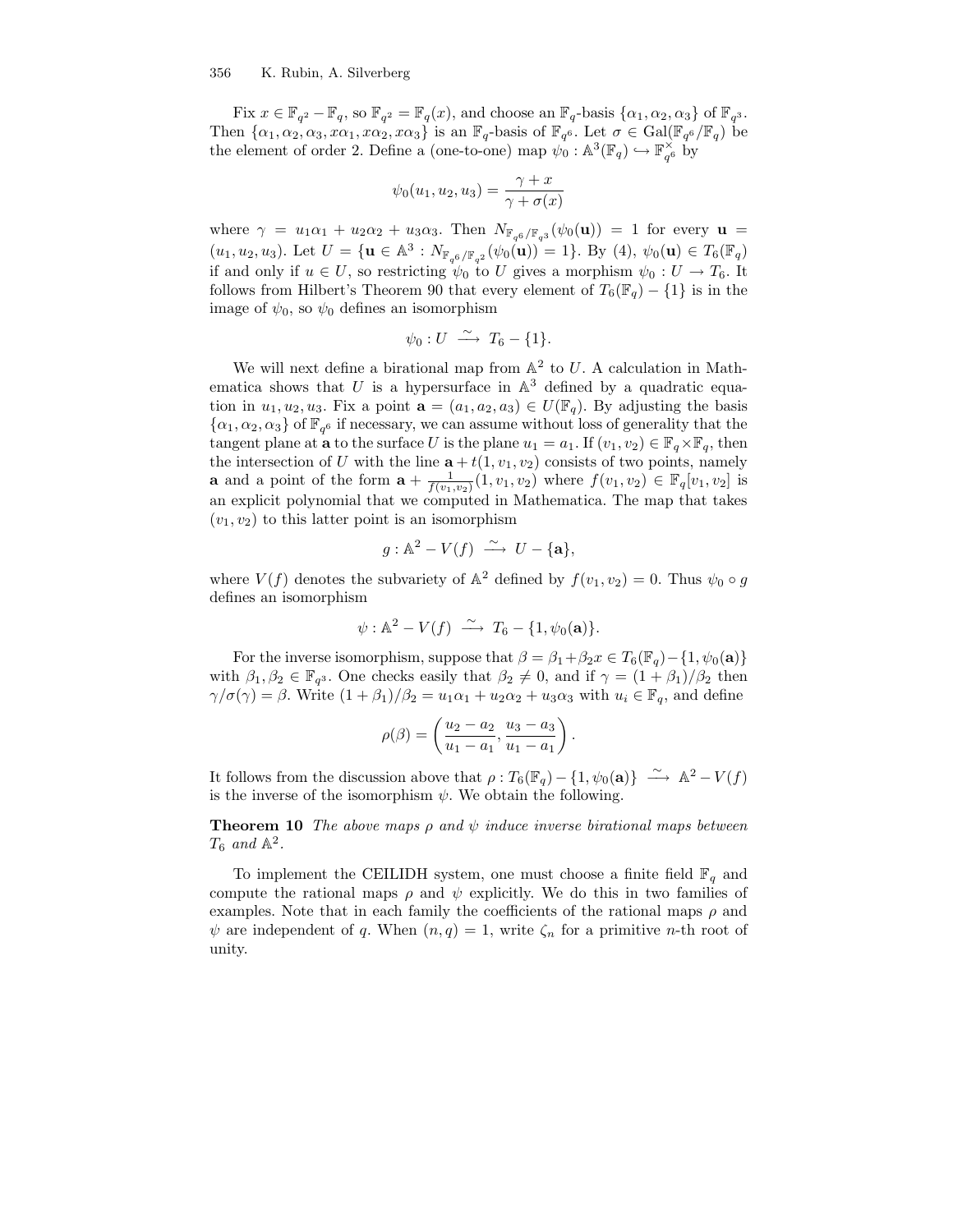Example 11 Fix  $q \equiv 2$  or 5 (mod 9). Let  $x = \zeta_3$  and  $y = \zeta_9 + \zeta_9^{-1}$ . Then  $\mathbb{F}_{q^6} = \mathbb{F}_q(\zeta_9), \ \mathbb{F}_{q^2} = \mathbb{F}_q(x)$ , and  $\mathbb{F}_{q^3} = \mathbb{F}_q(y)$ . The basis we take for  $\mathbb{F}_{q^3}$  is  $\{1, y, y^2 - 2\}$ , and we take  $\mathbf{a} = (0, 0, 0)$ . Then  $\psi_0(\mathbf{a}) = \zeta_3^2$ , and a calculation gives  $f(v_1, v_2) = 1 - v_1^2 - v_2^2 + v_1v_2$ . Thus

$$
\psi(v_1, v_2) = \frac{1 + v_1 y + v_2 (y^2 - 2) + f(v_1, v_2) x}{1 + v_1 y + v_2 (y^2 - 2) + f(v_1, v_2) x^2}.
$$

For  $\beta = \beta_1 + \beta_2 x \in T_6(\mathbb{F}_q) - \{1, \zeta_3^2\}$ , we have

$$
\rho(\beta) = (u_2/u_1, u_3/u_1)
$$
 where  $(1 + \beta_1)/\beta_2 = u_1 + u_2y + u_3(y^2 - 2)$ .

Example 12 Fix  $q \equiv 3$  or 5 (mod 7). Let  $x = \sqrt{-7}$  and  $y = \zeta_7 + \zeta_7^{-1}$ . Then  $\mathbb{F}_{q^6} = \mathbb{F}_q(\zeta_7), \ \mathbb{F}_{q^2} = \mathbb{F}_q(x)$ , and  $\mathbb{F}_{q^3} = \mathbb{F}_q(y)$ . The basis we take for  $\mathbb{F}_{q^3}$  is  $\{1, y, y^2 - 1\}$ , and we take  $\mathbf{a} = (1, 0, 2)$ . A calculation gives  $f(v_1, v_2) = (2v_1^2 + 1)$  $v_2^2 - v_1v_2 + 2v_1 - 4v_2 - 3$ /14. Thus

$$
\psi(v_1, v_2) = \frac{\gamma + f(v_1, v_2)x}{\gamma - f(v_1, v_2)x}
$$

where  $\gamma = f(v_1, v_2) + 1 + v_1y + (2f(v_1, v_2) + v_2)(y^2 - 1)$ . If  $\beta = \beta_1 + \beta_2 x \in$  $T_6(\mathbb{F}_q) - \{1, \psi_0(\mathbf{a})\},\$  then

$$
\rho(\beta) = \left(\frac{u_2}{u_1 - 1}, \frac{u_3 - 2}{u_1 - 1}\right) \quad \text{where } (1 + \beta_1)/\beta_2 = u_1 + u_2y + u_3(y^2 - 1).
$$

### 5.2 Rational Parametrization of  $T_2$

We give an explicit birational isomorphism between  $T_2$  and  $\mathbb{P}^1$ . For simplicity we assume that q is not a power of 2, and we write  $\mathbb{F}_{q^2} = \mathbb{F}_q(\sqrt{d})$  for some non-square  $d \in \mathbb{F}_q^\times$ . Let  $\sigma$  be the non-trivial automorphism of  $\mathbb{F}_{q^2}/\mathbb{F}_q$ , so  $\sigma(\sqrt{d}) = -\sqrt{d}$ .

Define a map  $\psi : \mathbb{A}^1(\mathbb{F}_q) \to T_2(\mathbb{F}_q)$  by

$$
\psi(a) = \frac{a + \sqrt{d}}{a - \sqrt{d}} = \frac{a^2 + d}{a^2 - d} + \frac{2a}{a^2 - d} \sqrt{d}.
$$

Conversely, suppose  $\beta = \beta_1 + \beta_2 \sqrt{d} \in T_2(\mathbb{F}_q)$ , with  $\beta \neq \pm 1$  (so  $\beta_2 \neq 0$ ). Then

$$
\beta = \frac{1+\beta}{1+\sigma(\beta)} = \psi\Big(\frac{1+\beta_1}{\beta_2}\Big).
$$

Thus if we let  $\rho(\beta) = (1 + \beta_1)/\beta_2$ , then  $\rho$  and  $\psi$  define inverse isomorphisms

$$
T_2 - \{\pm 1\}
$$
  $\downarrow$   $\mathbb{A}^1 - \{0\}$ .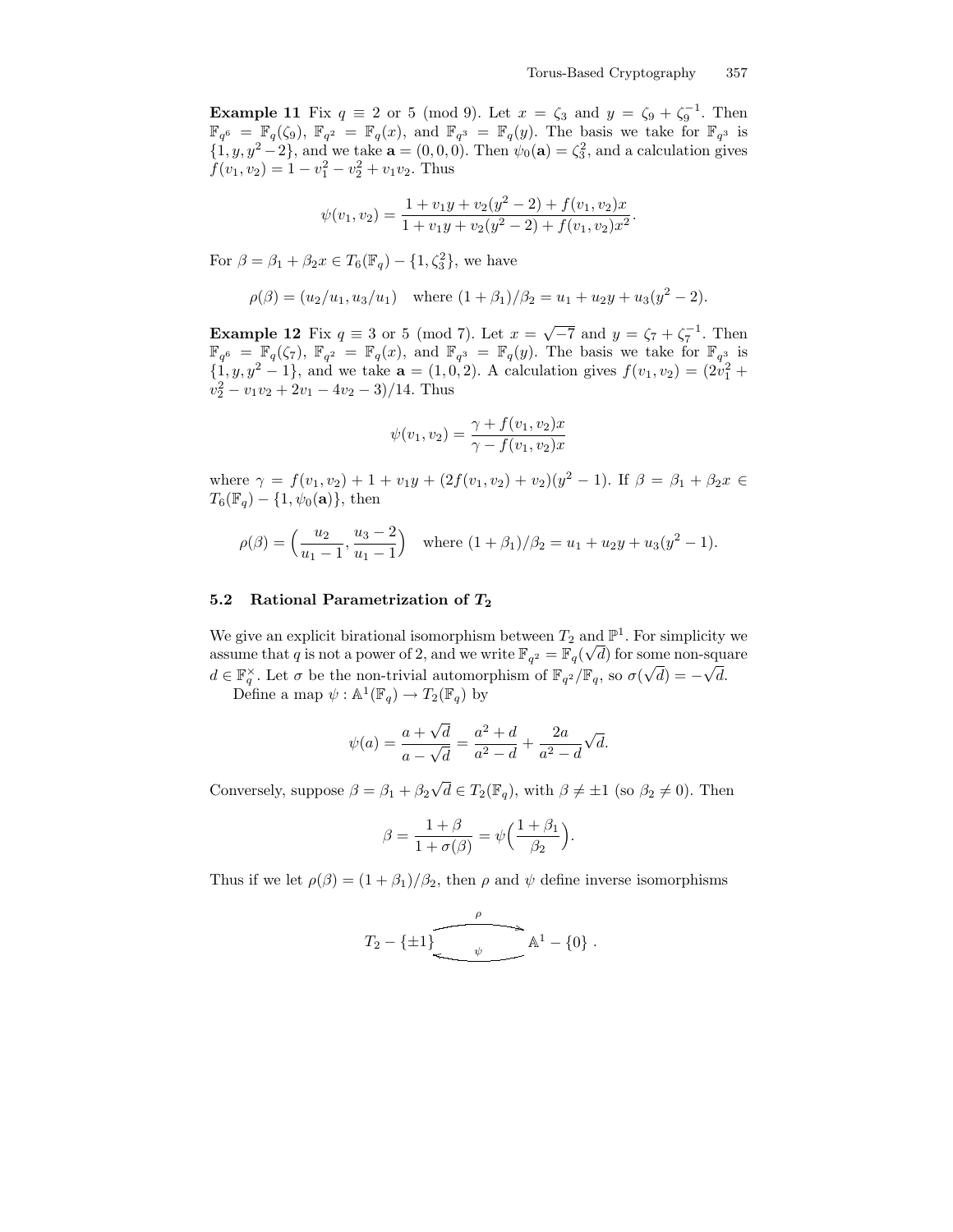In fact, these maps extend naturally to give an isomorphism  $T_2(\mathbb{F}_q) \longrightarrow \mathbb{F}_q \cup$  $\{\infty\}$  by sending 1 to  $\infty$  and  $-1$  to 0. A simple calculation shows that if  $a, b \in \mathbb{F}_q$ and  $a \neq -b$ , then

$$
\psi(a)\psi(b) = \psi\left(\frac{ab+d}{a+b}\right). \tag{6}
$$

Therefore instead of doing cryptography in the subgroup  $T_2$  of  $\mathbb{F}_{q^2}$ , we can do all operations (i.e., multiplications and exponentiations in  $T_2$ ) directly in  $\mathbb{F}_q$  itself, where now multiplication in  $T_2$  has been translated into the map  $(a, b) \mapsto \frac{ab+d}{a+b}$ from  $\mathbb{F}_q \times \mathbb{F}_q$  to  $\mathbb{F}_q$ .

## 6 Torus-Based Cryptosystems

Next we introduce public key cryptosystems based on a torus  $T_n$  with a rational parametrization. The case  $n = 6$  is the CEILIDH system. By Lemma 7(iii),  $T_n(\mathbb{F}_q)$  has the same cryptographic security as  $\mathbb{F}_{q^n}^{\times}$ . However, thanks to the compact representation that allows us to represent an element of  $T_n(\mathbb{F}_q)$  by  $\varphi(n)$  elements of  $\mathbb{F}_q$ , the size of any data represented by a group element is decreased by a factor of  $\varphi(n)/n$  compared to classical cryptosystems using  $\mathbb{F}_{q^n}^{\times}$ . This give an improvement of a factor of 3 (resp., 2) using CEILIDH (resp.,  $T_2$ ).

Any discrete log based cryptosystem for a general group can be done using a torus  $T_n$  with a rational parametrization. Below we describe torus-based versions of Diffie-Hellman key exchange, ElGamal encryption, and ElGamal signatures. Other examples where this can be done in a straightforward way include DSA and Nyberg-Rueppel signatures (see also §5 of [8]).

Note that it is easy to turn any torus-based cryptosystem into an RSA-like system whose security is based on the difficulty of factoring, analogous to the LUC system of [15]. Here, one views the torus  $T_n$  over a ring  $\mathbb{Z}/N\mathbb{Z}$ . However, as shown in [1], such RSA-based systems do not seem to have significant advantages over RSA.

**Parameter selection:** Choose a prime power q and an integer  $n$  such that the torus  $T_n$  over  $\mathbb{F}_q$  has an explicit rational parametrization,  $n \log(q) \approx 1024$  (to obtain 1024 bit security), and  $\Phi_n(q)$  is divisible by a prime  $\ell$  that has at least 160 bits. Let  $m = \varphi(n)$ , and fix a birational map  $\rho : T_n(\mathbb{F}_q) \to \mathbb{F}_q^m$  and its inverse  $\psi$ . Choose  $\alpha \in T_n$  of order  $\ell$  (taking an arbitrary element of  $\mathbb{F}_{q^n}^{\times}$  and raising it to the power  $(q^n - 1)/\ell$  will usually work), and let  $g = \rho(\alpha) \in \mathbb{F}_q^m$ . Note that n is a small number  $(2, 6, \ldots)$ . For the protocols below, the public data is n, q,  $\rho$ ,  $\psi, \ell$ , and either g or  $\alpha = \psi(g)$ .

Key agreement scheme (torus-based Diffie-Hellman):

- 1. Alice chooses a random integer a in the range  $1 \le a \le \ell 1$ . She computes  $P_A := \rho(\alpha^a) \in \mathbb{F}_q^m$  and sends it to Bob.
- 2. Bob chooses a random integer b in the range  $1 \leq b \leq \ell 1$ . He computes  $P_B := \rho(\alpha^b) \in \mathbb{F}_q^m$  and sends it to Alice.
- 3. Alice computes  $\rho(\psi(P_B)^a) \in \mathbb{F}_q^m$ .
- 4. Bob computes  $\rho(\psi(P_A)^b) \in \mathbb{F}_q^m$ .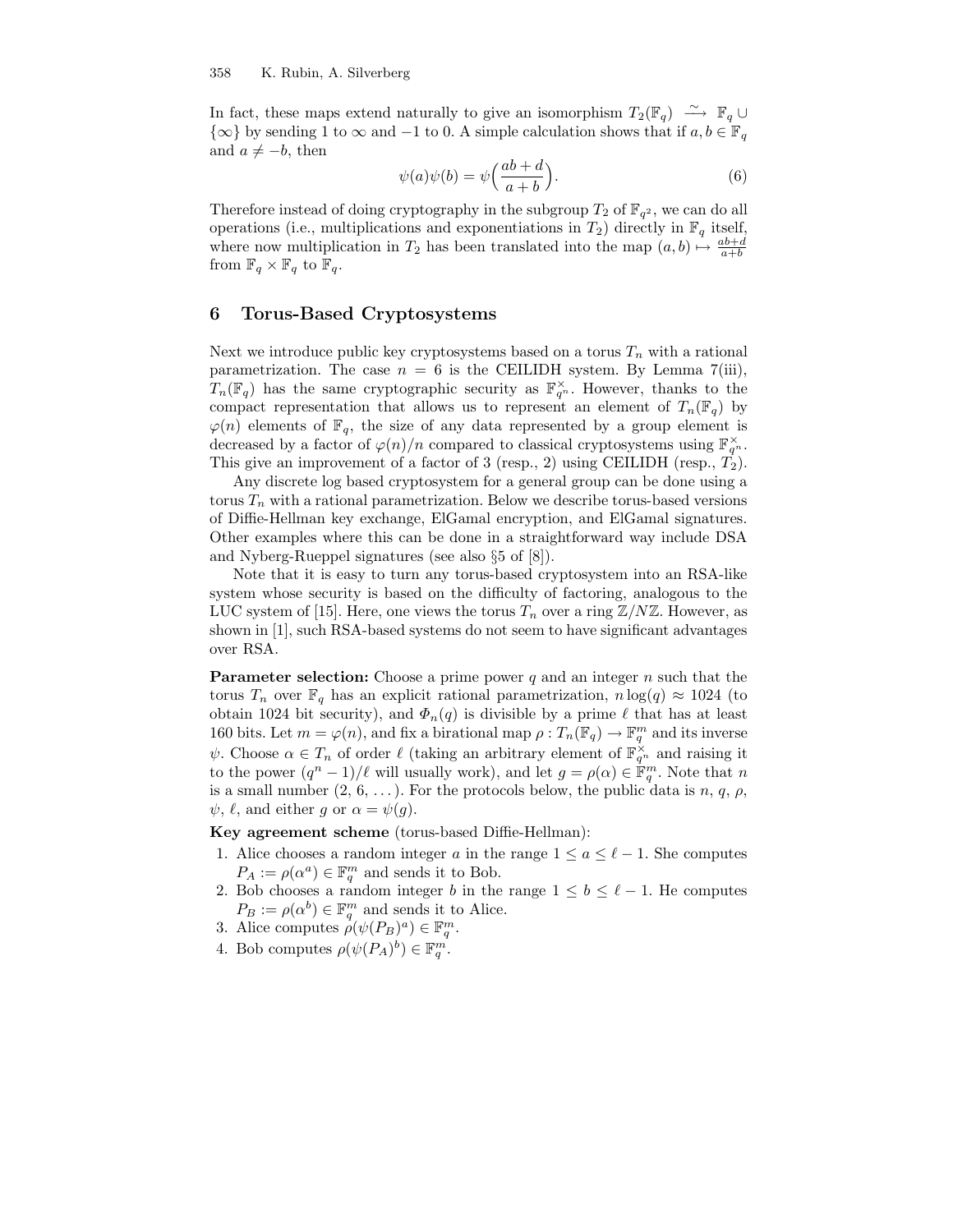Since  $\psi \circ \rho$  is the identity, we have  $\rho(\psi(P_B)^a) = \rho(\alpha^{ab}) = \rho(\psi(P_A)^b)$ , and this is Alice's and Bob's shared secret.

Encryption scheme (torus-based ElGamal encryption):

- 1. Key Generation: Alice chooses a random integer a in the range  $1 \le a \le$  $\ell - 1$  as her private key. Her public key is  $P_A := \rho(\alpha^a) \in \mathbb{F}_q^m$ .
- 2. **Encryption:** Bob represents the message  $M$  as an element of the group generated by  $\alpha$ , selects a random integer k in the range  $1 \leq k \leq \ell - 1$ , computes  $\gamma = \rho(\alpha^k) \in \mathbb{F}_q^m$  and  $\delta = \rho(M\psi(P_A)^k) \in \mathbb{F}_q^m$ , and sends the ciphertext  $(\gamma, \delta)$  to Alice.
- 3. Decryption: Alice computes  $M = \psi(\delta)\psi(\gamma)^{-a}$ .

Signature scheme (torus-based ElGamal signatures):

- 1. Key Generation: Alice chooses a random integer a in the range  $1 \le a \le$  $\ell - 1$  as her private key. Her public key is  $P_A := \rho(\alpha^a) \in \mathbb{F}_q^m$ . The system requires a public cryptographic hash function  $H: \{0,1\}^* \to \mathbb{Z}/\ell\mathbb{Z}$ .
- 2. **Signature Generation:** Alice selects a random integer k in the range  $1 \leq$  $k \leq \ell - 1$ , computes  $\gamma = \rho(\alpha^k) \in \mathbb{F}_q^m$  and  $\delta = k^{-1}(H(M) - aH(\gamma)) \pmod{\ell}$ . Alice's signature on the message  $\tilde{M}$  is the pair  $(\gamma, \delta)$ .
- 3. Verification: Bob accepts Alice's signature  $(\gamma, \delta)$  on M if and only if

$$
\psi(P_A)^{H(\gamma)}\psi(\gamma)^\delta = \alpha^{H(M)}
$$

in  $T_n$ .

The torus-based encryption scheme is the generalized ElGamal protocol (see p. 297 of [9]) applied to  $T_n$ , and the torus-based signature scheme is the generalized ElGamal signature scheme (see p. 458 of [9]) for the group  $T_n$ , where the maps  $\rho$  and  $\psi$  are used to go back and forth between the group law on  $T_n$  and the compact representation in  $\mathbb{F}_q^m$ .

Diffie-Hellman and ElGamal fail when any of the computed quantities is 1 or a small power of the generator, and RSA fails when one obtains something that is not relatively prime to the modulus. Similarly, a torus-based cryptosystem fails when one tries to apply  $\rho$  or  $\psi$  to a point where the map is not defined. Since there are very few such points (none for  $T_2$  and only two for  $T_6$  in the examples in §5), the probability of this occurring is negligible, and can ignored (or such points can be checked for and discarded). Lemma 7 shows that torusbased cryptosystems have exactly the same security as that of a multiplicative group  $\mathbb{F}_{q^n}^{\times}$ , and an attack on a  $T_n$ -cryptosystem gives an attack on an  $\mathbb{F}_{q^n}^{\times}$ .

Note that the shared key sizes for key agreement, the public key and ciphertext sizes for encryption, and the public key sizes for the signature schemes are all  $\varphi(n)/n$  as long as those for the corresponding classical schemes, for the same security. Further, torus-based signatures have  $\varphi(n) \log(q) + \log(\ell)$  bits, while the corresponding classical ElGamal signature scheme with the same security using a subgroup of order  $\ell$  has  $n \log(q) + \log(\ell)$  bit signatures.

The CEILIDH key exchange, encryption, and signature schemes are the above protocols with  $n = 6$  and with  $\rho$  and  $\psi$  as in §5.1. Note that  $\Phi_6(q) = q^2 - q + 1$ and  $m = 2$ , and q and  $\ell$  can be chosen as in XTR.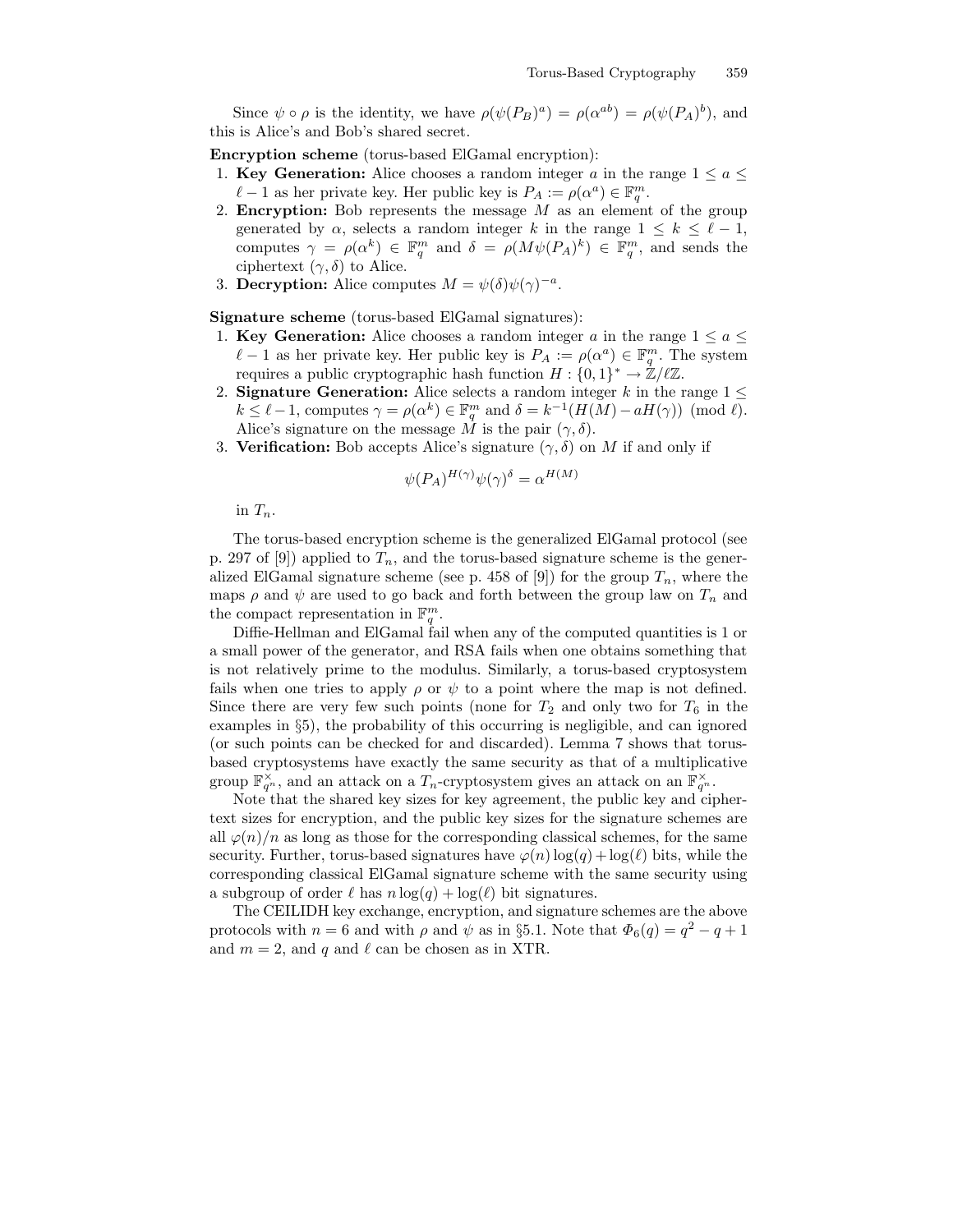The  $T_2$  key exchange, encryption, and signature schemes are the above protocols with  $n = 2$  and with  $\rho$  and  $\psi$  as in §5.2. However, we obtain an extra savings in the  $T_2$  case, since there is no need to go back and forth between  $T_2$ and  $\mathbb{F}_q$  using the functions  $\rho$  and  $\psi$ . Using (6), all the group computations can be done directly and simply in  $\mathbb{F}_q$ , rather than in the group  $T_2(\mathbb{F}_q)$ .

The  $T_n$  cryptosystem uses the above protocols, whenever we have an n for which the torus  $T_n$  has an explicit and efficiently computable rational parametrization  $\rho$  and inverse map  $\psi$ . Conjecture 9 states that for every n, the torus  $T_n$  is rational. This is most interesting in the case  $n = 30 = 2 \cdot 3 \cdot 5$ , where  $n/\varphi(n) = 3\frac{3}{4}$ , but might also be of interest when  $n = 210 = 2 \cdot 3 \cdot 5 \cdot 7$ , where  $n/\varphi(n) = 4\frac{3}{8}$ . An explicit rational parametrization of the 8-dimensional torus  $T_{30}$  (analogous to the maps  $\rho$  and  $\psi$  of the CEILIDH and  $T_2$  systems) would allow us to represent elements of  $T_{30}(\mathbb{F}_q)$  by 8 elements of  $\mathbb{F}_q$ .

# 7 Understanding LUC, XTR, and "Beyond" in Terms of Tori

The Lucas-based systems, the cubic field system in [5], and XTR have the security of  $\mathbb{F}_{p^2}$ ,  $\mathbb{F}_{p^3}$ , and  $\mathbb{F}_{p^6}$ , respectively, while representing elements in  $\mathbb{F}_p$ ,  $\mathbb{F}_p^2$ , and  $\mathbb{F}_{n^2}$ , respectively. However, unlike the above torus-based systems, they do not make full use of the field multiplication. Here, we give a conceptual framework that explains why. We interpret these schemes in terms of varieties that are quotients of tori, and compare these schemes to the torus-based schemes of §3.

Consider two cases:  $n = 2$  (the LUC case) and  $n = 6$  (the XTR case). (It is straightforward to do the cubic case of [5] similarly.) Let F be  $\mathbb{F}_q$  in the LUC case and  $\mathbb{F}_{q^2}$  in the XTR case. Let  $t = [\mathbb{F}_{q^n} : F]$ , so  $t = 2$  for LUC and  $t = 3$  for XTR. In LUC and XTR, instead of  $g \in G_{q,n}$  one considers the trace

$$
Tr(g) := Tr_{\mathbb{F}_{q^n}/F}(g) \in F,
$$

where the trace is the sum of the conjugates. One can show that for  $g \in G_{q,n}$ , the trace  $Tr(g)$  determines the entire characteristic polynomial of g over F. In other words, knowing the trace of  $g$  is equivalent to knowing its unordered set of conjugates (but not the conjugates themselves). Let

$$
C_g = \{ g^{\tau} : \tau \in \text{Gal}(\mathbb{F}_{q^n}/F) \},
$$

the set of Galois conjugates of g.

Given a set  $C = \{c_1, ..., c_t\} \subset \mathbb{F}_{q^n}$ , let  $C^{(j)} = \{c_1^j, ..., c_t^j\}$ . If  $C = C_g$ , then  $C^{(j)} = C_{g^j}$ . In place of exponentiation  $(g \mapsto g^j)$ , the XTR and LUC systems compute  $Tr(g^{j})$  from  $Tr(g)$ . In the above interpretation, they compute  $C_{g^{j}}$  from  $C_q$ , without needing to distinguish between the elements of  $C_q$ .

On the other hand, given sets of conjugates  $\{g_1, \ldots, g_t\}$  and  $\{h_1, \ldots, h_t\}$ , it is not possible (without additional information) to multiply them to produce a new set of conjugates, because we do not know if we are looking for  $C_{g_1h_1}$ , or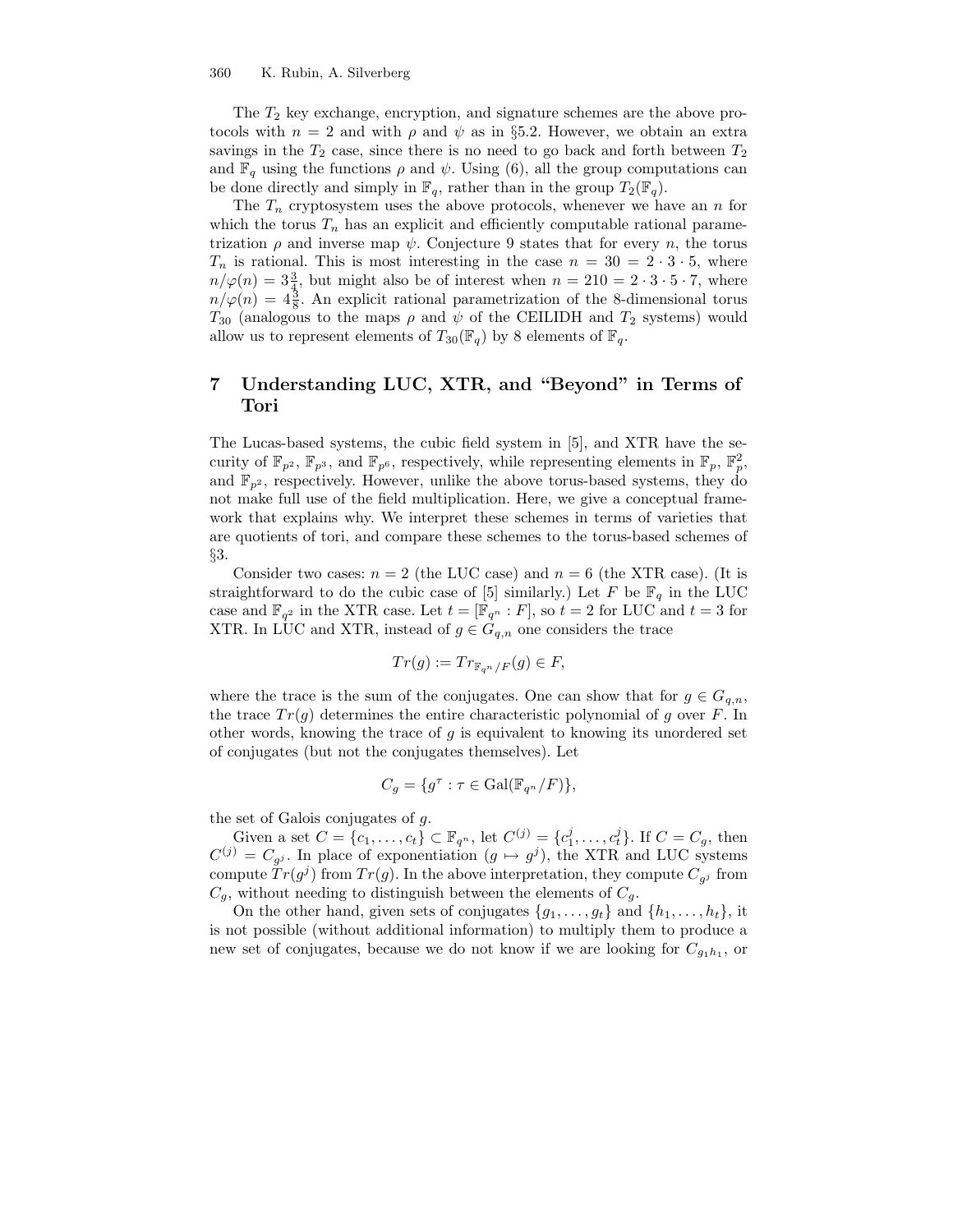$C_{g_1h_2}$ , for example, which will be different. Therefore, XTR and LUC do not have straightforward multiplication algorithms.

However, XTR includes a partial multiplication algorithm (see Algorithm 2.4.8 of [7]). Given  $Tr(g)$ ,  $Tr(g^{j-1})$ ,  $Tr(g^{j})$ ,  $Tr(g^{j+1})$ , and a and b, the algorithm outputs  $Tr(g^{a+bj})$ . Thus for an XTR-based system, any transmission of data that needs to be multiplied requires sending three times as much data, effectively negating the improvement of  $3 = 6/\varphi(6)$  that comes from XTR's compact representation. An analogous situation holds true for the signature scheme LUCELG DS in [16].

The CEILIDH system, since its operations take place in the group  $G_{q,6}$ , can do both multiplication and exponentiation, while taking full advantage of the compact representation for transmitting data. In particular, XTR-ElGamal encryption is key exchange followed by symmetric encryption with the shared key, while CEILIDH has full-fledged ElGamal encryption and signature schemes.

In the torus-based systems above, the information being exchanged is (a compact representation of) an element of a torus  $T_n$ . Further, the computations that are performed are multiplications in this group. We will see below that for XTR, the information being exchanged corresponds to an element of the quotient of  $T_6$  by a certain action of the symmetric group on three letters,  $S_3$ . Similarly for LUC, the elements being exchanged correspond to elements of  $T_2/S_2$ . The set of equivalence classes  $T_6/S_3$  is not a group, because multiplication in  $T_6$  does not preserve  $S_3$ -orbits. This explains why XTR does not have a straightforward way to multiply. However, exponentiation in  $T_6$  does preserve  $S_3$ -orbits, and it induces a well-defined exponentiation in  $T_6/S_3$ , and therefore in the set of XTR traces (the set  $XTR(q)$  defined below).

What XTR takes advantage of is the fact that the quotient variety  $T_6/S_3$  is rational, and the trace map to the quadratic subfield gives an explicit rational parametrization. This rational parametrization embeds  $T_6/S_3$  in  $\mathbb{A}^2$ , as shown in Theorem 13 below, and therefore gives a compact representation of  $T_6/S_3$ .

Let  $k = \mathbb{F}_q$ ,  $L = \mathbb{F}_{q^6}$ , and  $F = \mathbb{F}_{q^2}$ . If G is a group and V is a variety, then G acts on  $\bigoplus_{\gamma\in G}V$  by permuting the factors. We have

$$
\operatorname{Res}_{L/k} \mathbb{G}_m \stackrel{\sim}{\longrightarrow} \bigoplus_{\gamma \in \operatorname{Gal}(L/k)} \mathbb{G}_m \stackrel{\sim}{\longrightarrow} \left(\bigoplus_{\gamma \in \operatorname{Gal}(F/k)} \mathbb{G}_m\right)^3 \tag{7}
$$

where the first isomorphism is defined over  $L$  and preserves the action of the Galois group Gal $(L/k)$  on both sides. The symmetric group  $S_3$  acts naturally on  $(\bigoplus_{\gamma \in \text{Gal}(F/k)} \mathbb{G}_m)^3$ . Pulling back this action via the above composition defines an action of  $S_3$  on  $\text{Res}_{L/k}\mathbb{G}_m$  that preserves the torus  $T_6 \subset \text{Res}_{L/k}\mathbb{G}_m$ . The quotient map  $T_6 \to T_6/S_3$  induces a (non-surjective) map on k-points  $T_6(k) \to$  $(T_6/S_3)(k)$ . Let

$$
XTR(q) = \{Tr_{L/F}(\alpha) : \alpha \in T_6(k)\} \subset F,
$$

the set of traces used in XTR.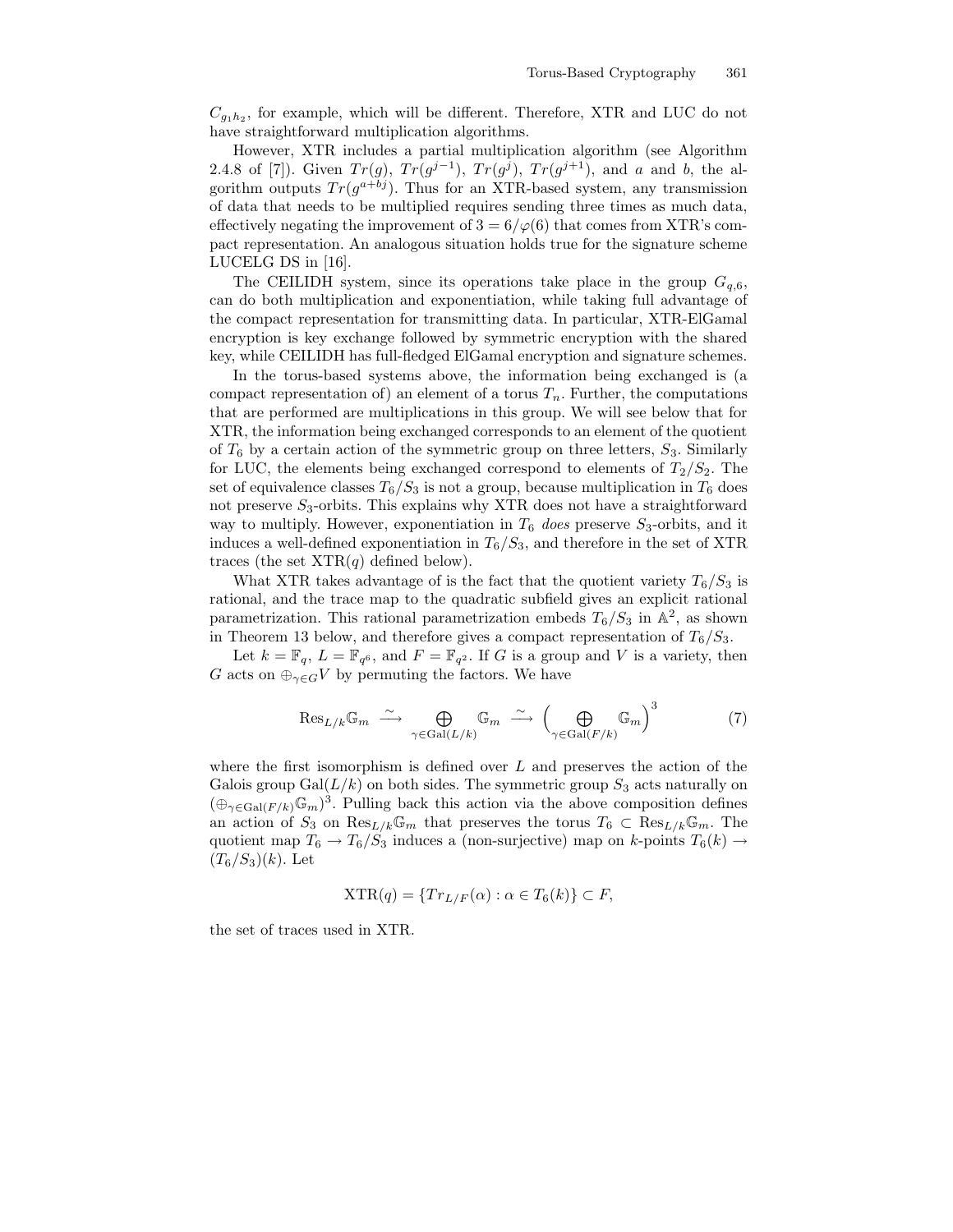**Theorem 13** The set  $XTR(q)$  can be naturally identified with the image of  $T_6(k)$  in  $(T_6/S_3)(k)$ . More precisely, there is a birational embedding

$$
T_6/S_3 \hookrightarrow \mathrm{Res}_{F/k}\mathbb{A}^1 \cong \mathbb{A}^2
$$

such that  $XTR(q)$  is the image of the composition

$$
T_6(k) \longrightarrow (T_6/S_3)(k) \hookrightarrow (\text{Res}_{F/k} \mathbb{A}^1)(k) \cong F.
$$

*Proof.* Let  $k = \mathbb{F}_q$ ,  $L = \mathbb{F}_{q^6}$ , and  $F = \mathbb{F}_{q^2}$ . We have a commutative diagram (see (7))

$$
T_6 \longrightarrow \text{Res}_{L/k} \mathbb{G}_m \longrightarrow \text{Res}_{L/k} \mathbb{A}^1 \longrightarrow \left(\bigoplus_{\gamma \in \text{Gal}(F/k)} \mathbb{A}^1\right)^3
$$

$$
\downarrow \qquad \qquad \downarrow \qquad \qquad \downarrow \qquad (8)
$$

$$
\text{Res}_{F/k} \mathbb{A}^1 \longrightarrow \bigoplus_{\gamma \in \text{Gal}(F/k)} \mathbb{A}^1
$$

where the top and bottom isomorphisms are defined over  $L$  and  $F$ , respectively, and the right vertical map is the "trace" map  $(\alpha_1, \alpha_2, \alpha_3) \mapsto \alpha_1 + \alpha_2 + \alpha_3$ .

The morphism  $Tr_{L/F}: \text{Res}_{L/k}\mathbb{A}^1 \to \text{Res}_{F/k}\mathbb{A}^1$  of (8) factors through the quotient  $(\text{Res}_{L/k} \mathbb{A}^1)/S_3$ , so by restriction it induces a morphism  $Tr : T_6/S_3 \rightarrow$  $Res_{F/k}$ <sup>A</sup><sup>1</sup>. By definition  $XTR(q)$  is the image of the composition  $T_6(k) \rightarrow$  $(T_6/S_3)(k) \to (\text{Res}_{F/k} \mathbb{A}^1)(k) \cong F$ , and  $T_6$  and  $\text{Res}_{F/k} \mathbb{A}^1$  are both 2-dimensional varieties, so to prove the theorem we need only show that  $Tr : T_6/S_3 \rightarrow$  $\text{Res}_{F/k} \mathbb{A}^1$  is injective. Suppose  $g \in T_6(\bar{k})$ . Using (7) we can view  $g = (g_1, g_2, g_3)$  $(\bigoplus_{\gamma \in \text{Gal}(F/k)} \bar{k}^{\times})^3$ . Let  $\sigma$  be the non-trivial element of  $\text{Gal}(F/k)$ . Since  $g \in T_6(\bar{k}),$ we have  $g_1g_2g_3 = N_{L/F}(g) = 1$  and  $g_ig_i^{\sigma} = 1$  for  $i = 1, 2, 3$  by the definition of  $T_6$ . Hence we also have

$$
g_1g_2 + g_1g_3 + g_2g_3 = 1/g_3 + 1/g_2 + 1/g_1 = g_3^{\sigma} + g_2^{\sigma} + g_1^{\sigma} = Tr(g)^{\sigma}.
$$

Thus the trace of g determines all the symmetric functions of  $\{g_1, g_2, g_3\}$ . Hence if  $h = (h_1, h_2, h_3) \in T_6(\bar{k})$  and  $Tr(h) = Tr(g)$ , then  $\{h_1, h_2, h_3\} = \{g_1, g_2, g_3\},$ i.e., h and g are in the same orbit under the action of  $S_3$ . Thus  $Tr$  is injective.

Similarly for LUC, the trace map induces a birational embedding  $T_2/S_2 \hookrightarrow$  $\mathbb{A}^1$ , the variety  $T_2/S_2$  is not a group, and

$$
LUC(q) = \{Tr_{\mathbb{F}_{q^2}/\mathbb{F}_q}(\alpha) : \alpha \in T_2(k)\} \subset \mathbb{F}_q
$$

is the image of  $T_2(\mathbb{F}_q)$  under the trace map  $T_2 \to T_2/S_2 \hookrightarrow \mathbb{A}^1$ .

### 7.1 Beyond XTR

As in [2] and §2 above, let  $n = de$ . Assume that n is square-free, and let  $k = \mathbb{F}_q$ ,  $L = \mathbb{F}_{q^n}$ , and  $F = \mathbb{F}_{q^d}$ . We have

$$
T_n \subset \text{Res}_{L/k} \mathbb{G}_m \ \xrightarrow{\sim} \ \bigoplus_{\gamma \in \text{Gal}(L/k)} \mathbb{G}_m \ \xrightarrow{\sim} \ \Big( \bigoplus_{\gamma \in \text{Gal}(F_{\ell}/k)} \mathbb{G}_m \Big)^{\ell} \ \xrightarrow{\sim} \ \Big( \bigoplus_{\gamma \in \text{Gal}(F/k)} \mathbb{G}_m \Big)^{e}
$$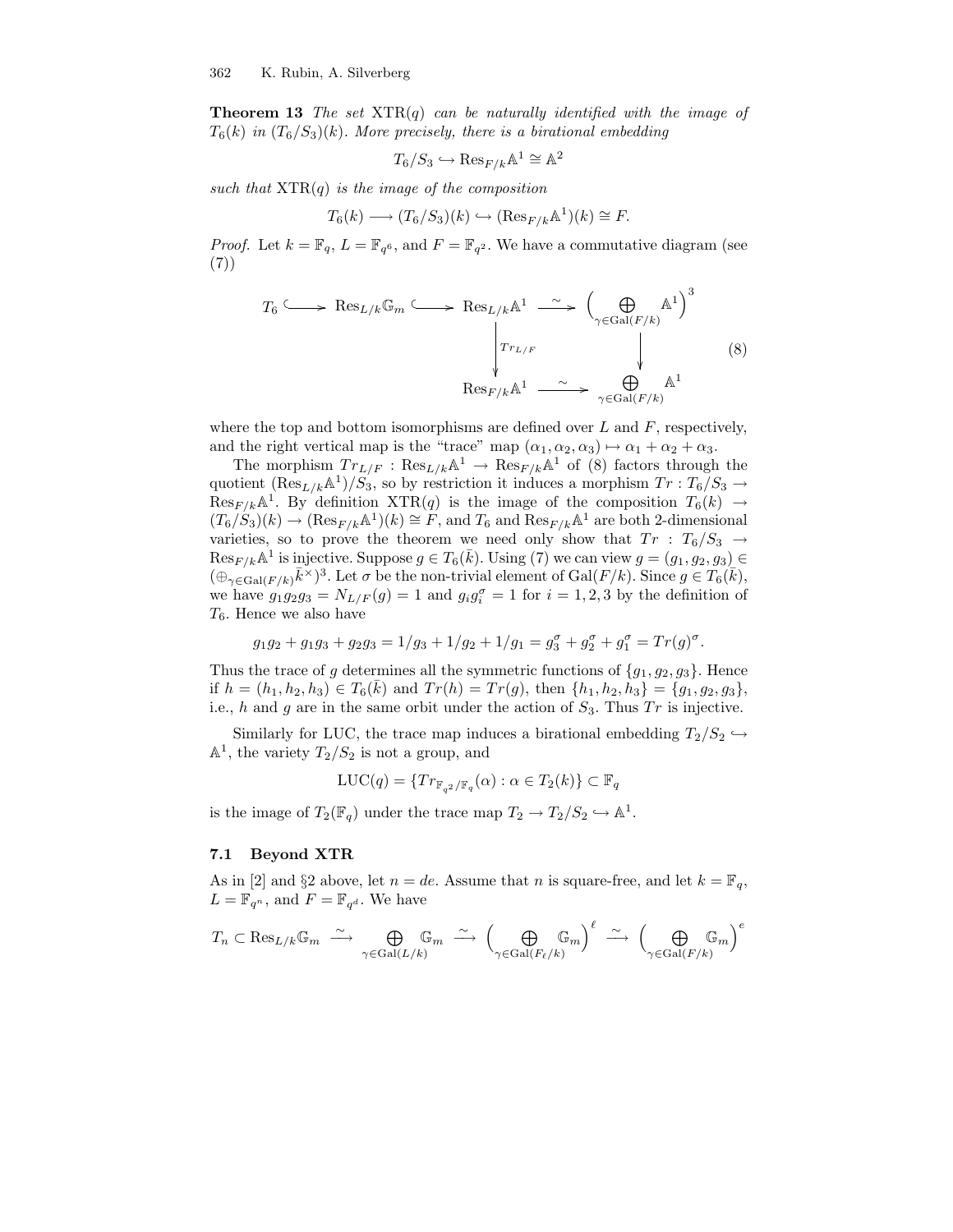where the first isomorphism is defined over  $L$  and preserves the action of the Galois group Gal $(L/k)$  on both sides,  $\ell$  is any prime divisor of n, and  $F_{\ell} = \mathbb{F}_{q^{n/\ell}}$ . The symmetric group  $S_e$  acts naturally on  $(\bigoplus_{\gamma \in \text{Gal}(F/k)} \mathbb{G}_m)^e$ . Pulling back this action via the above composition defines an action of  $S_e$  on  $\text{Res}_{L/k}\mathbb{G}_m$ . Note that this action does not necessarily preserve the torus  $T_n$ . Similarly,  $S_\ell$  acts naturally on  $(\bigoplus_{\gamma \in \text{Gal}(F_{\ell}/k)} \mathbb{G}_m)^{\ell}$ . Since  $N_{L/F_{\ell}}(g) = 1$  for every  $g \in T_n$ , it follows that  $T_n$  is in fact fixed under the induced action of  $S_\ell$ .

### **Definition 14** Let  $B_{(d,e)}$  denote the image of  $T_n$  in  $(\text{Res}_{L/k}\mathbb{G}_m)/S_e$ .

If the variety  $B_{(d,e)}$  is rational, then one can do cryptography. For example, this was done for the cases  $(d, e) = (6, 1)$  and  $(2, 1)$  in this paper (CEILIDH and  $T_2$ , respectively), for  $(1, 2)$  in the LUC papers, and for  $(2, 3)$  in XTR. Note that  $(1, 1)$  gives the usual Diffie-Hellman. Our (conjectural when n is a product of more than two primes)  $T_n$  cryptosystems are the cases  $(n, 1)$ , and [2] discusses the cases  $(d, e) = (1, 30)$  and  $(2, 15)$ . The variety  $B_{(d,e)}$  is not generally a group. However, when  $e = 1$ , then  $B_{(d,e)} = T_n$  which is a group.

Theorem 3.7 of [13] shows that the variety  $B_{(d,e)}$  is birationally isomorphic to the quotient of  $T_n$  by the action of  $\prod_{\text{primes }\ell \ |\ e} S_{\ell}$ . Thus, the conjectures in [2] can be interpreted in this language as asking about the rationality of the varieties  $T_{30}/(S_3 \times S_5)$  and  $T_{30}/(S_2 \times S_3 \times S_5)$ , and asking in particular if the morphisms from  $B_{(1,30)}$  (resp.,  $B_{(2,15)}$ ) to  $\mathbb{A}^8$  induced by the first  $8/d$  (for  $d=1$ or 2, respectively) symmetric functions for the field extension  $L/F$  define rational parametrizations. We saw in §2 that these symmetric functions do not generate the coordinate ring of  $B_{(1,30)}$  (resp.,  $B_{(2,15)}$ ).

The definitions in §3 can be easily extended to apply to an arbitrary cyclic extension  $L/k$ , not necessarily of finite fields. In particular, for  $k = \mathbb{Q}$  and L a cyclic degree 30 extension of Q, consider the above morphisms from characteristic zero versions of  $B_{(1,30)}$  and  $B_{(2,15)}$  to  $\mathbb{A}^8$ . We show in [13] that these maps are not birational, and (by reducing mod  $p$ ) that for all but finitely many primes p, Conjecture  $(p, 1, 30)$ -**BPV'** (resp., Conjecture  $(p, 2, 15)$ -**BPV'**) is false (see Remark 4 above).

## References

- 1. D. Bleichenbacher, W. Bosma, A. K. Lenstra, Some remarks on Lucas-based cryptosystems, in Advances in cryptology — CRYPTO '95, Lect. Notes in Comp. Sci. 963, Springer, Berlin, 1995, 386–396.
- 2. W. Bosma, J. Hutton, E. R. Verheul, Looking beyond XTR, in Advances in Cryptology — Asiacrypt 2002, Lect. Notes in Comp. Sci. 2501, Springer, Berlin, 2002, 46–63.
- 3. A. E. Brouwer, R. Pellikaan, E. R. Verheul, Doing more with fewer bits, in Advances in Cryptology — Asiacrypt '99, Lect. Notes in Comp. Sci. 1716, Springer, Berlin, 1999, 321–332.
- 4. N. G. de Bruijn, On the factorization of cyclic groups, Nederl. Akad. Wetensch. Proc. Ser. A  $56$  (= Indagationes Math. 15) (1953), 370–377.